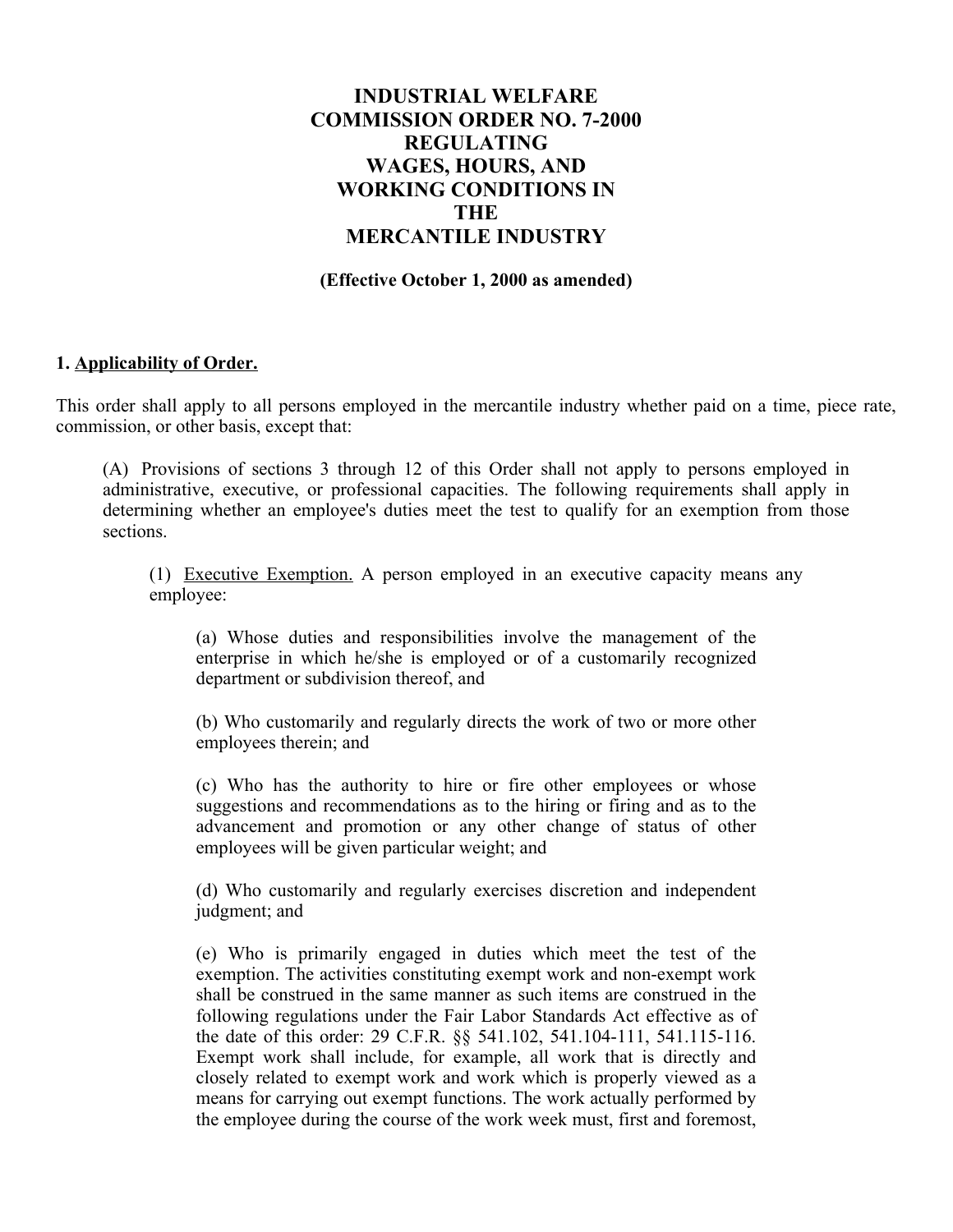be examined and the amount of time the employee spends on such work, together with the employer's realistic expectations and the realistic requirements of the job, shall be considered in determining whether the employee satisfies this requirement.

(f) Such an employee must also earn a monthly salary equivalent to no less than two times the state minimum wage for full-time employment. Fulltime employment is defined in Labor Code § 515(c) as 40 hours per week.

(2) Administrative Exemption. A person employed in an administrative capacity means any employee:

(a) Whose duties and responsibilities involve either:

(1) The performance of office or non-manual work directly related to management policies or general business operations of their employer or their employer's customers, or

(2) The performance of functions in the administration of a school system, or educational establishment or institution, or of a department of subdivision thereof in work directly related to the academic instruction or training carried on therein; and

(b) Who customarily and regularly exercises discretion and independent judgment; and

 (c) (1) Who regularly and directly assists a proprietor, or an employee employed in a bona fide executive or administrative capacity (as such terms are defined for purposes of this section) , or

(2) who performs under only general supervision work along specialized or technical lines requiring special training, experience, or knowledge, or

(3) who executes under only general supervision special assignments and tasks, and

(d) Who is primarily engaged in duties which meet the test of the exemption. The activities constituting exempt work and non-exempt work shall be construed in the same manner as such terms are construed in the following regulations under the Fair Labor Standards Act effective as of the date of this order: 29 C.F.R. §§ 541.201-205, 541.207-208, 541.210, 541.215. Exempt work shall include, for example, all work that is directly and closely related to exempt work and work which is properly viewed as a means for carrying out exempt functions. The work actually performed by the employee during the course of the work week must, first and foremost, be examined and the amount of time the employee spends on such work, together with the employer's realistic expectations and the realistic requirements of the job, shall be considered in determining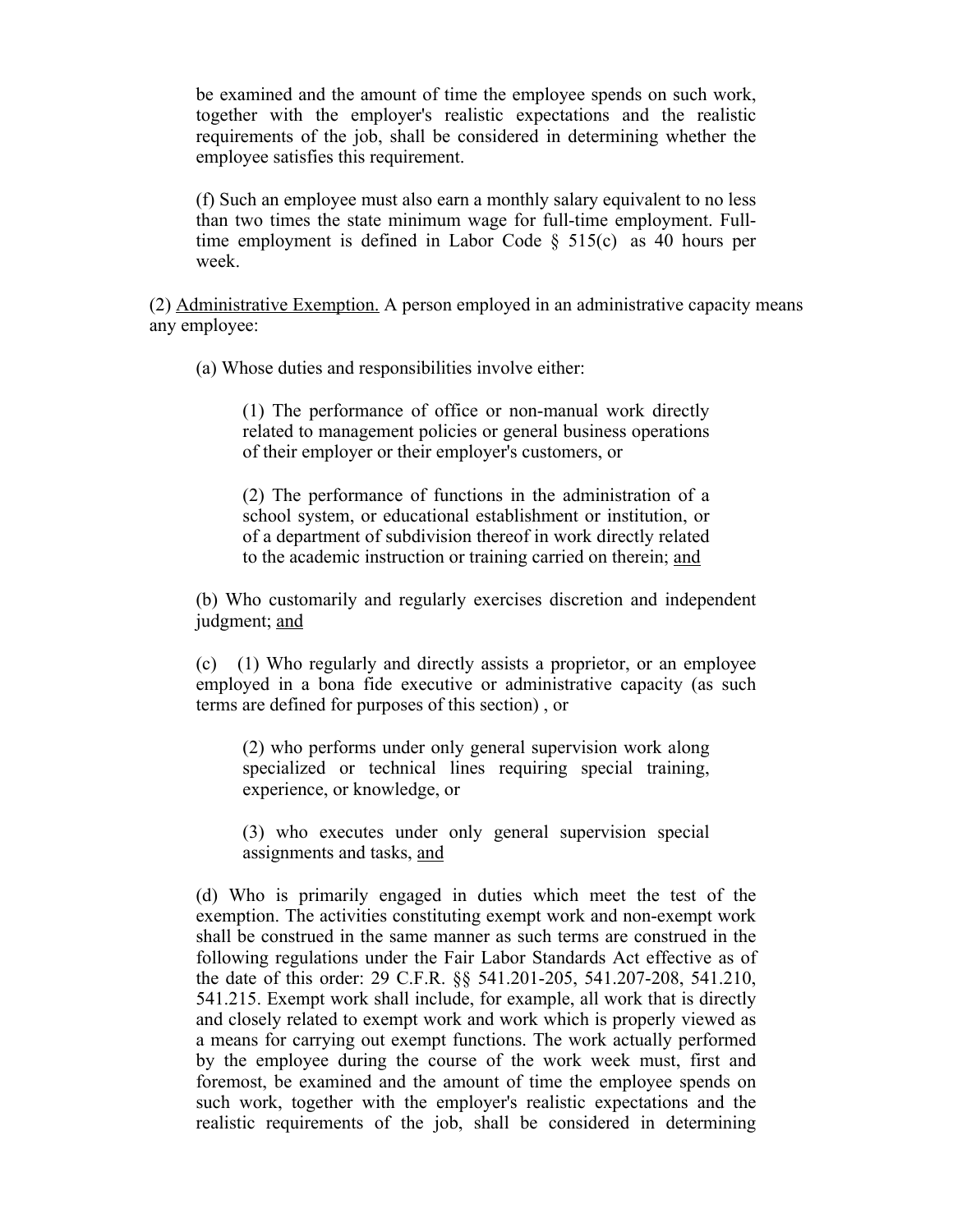whether the employee satisfies this requirement.

(e) Such employee must also earn a monthly salary equivalent to no less than two times the state minimum wage for full-time employment. Full time employment is defined in Labor Code § 515(c) as 40 hours per week.

(3) Professional Exemption. A person employed in a professional capacity means any employee who meets all of the following requirements:

 $(a)$  $(1)$  Who is licensed or certified by the State of California and is primarily engaged in the practice of one of the following recognized professions: law, medicine, dentistry, optometry, architecture, engineering, teaching, or accounting; or

(2) Who is primarily engaged in an occupation commonly recognized as a learned or artistic profession. For the purposes of this subsection, "learned or artistic profession" means an employee who is primarily engaged in the performance of:

(i) Work requiring knowledge of an advanced type in a field or science or learning customarily acquired by a prolonged course of specialized intellectual instruction and study, as distinguished from a general academic education and from an apprenticeship, and from training in the performance of routine mental, manual, or physical processes, or work that is an essential part of or necessarily incident to any of the above work; or

(ii) Work that is original and creative in character in a recognized field of artistic endeavor (as opposed to work which can be produced by a person endowed with general manual or intellectual ability and training) , and the result of which depends primarily on the invention, imagination, or talent of the employee or work that is an essential part of or necessarily incident to any of the above work; and

(iii) Whose work is predominantly intellectual and varied in character (as opposed to routine mental, manual, mechanical, or physical work) and is of such character that the output produced or the result accomplished cannot be standardized in relation to a given period of time.

(b) Who customarily and regularly exercises discretion and independent judgment in the performance of duties set forth in paragraph (a) .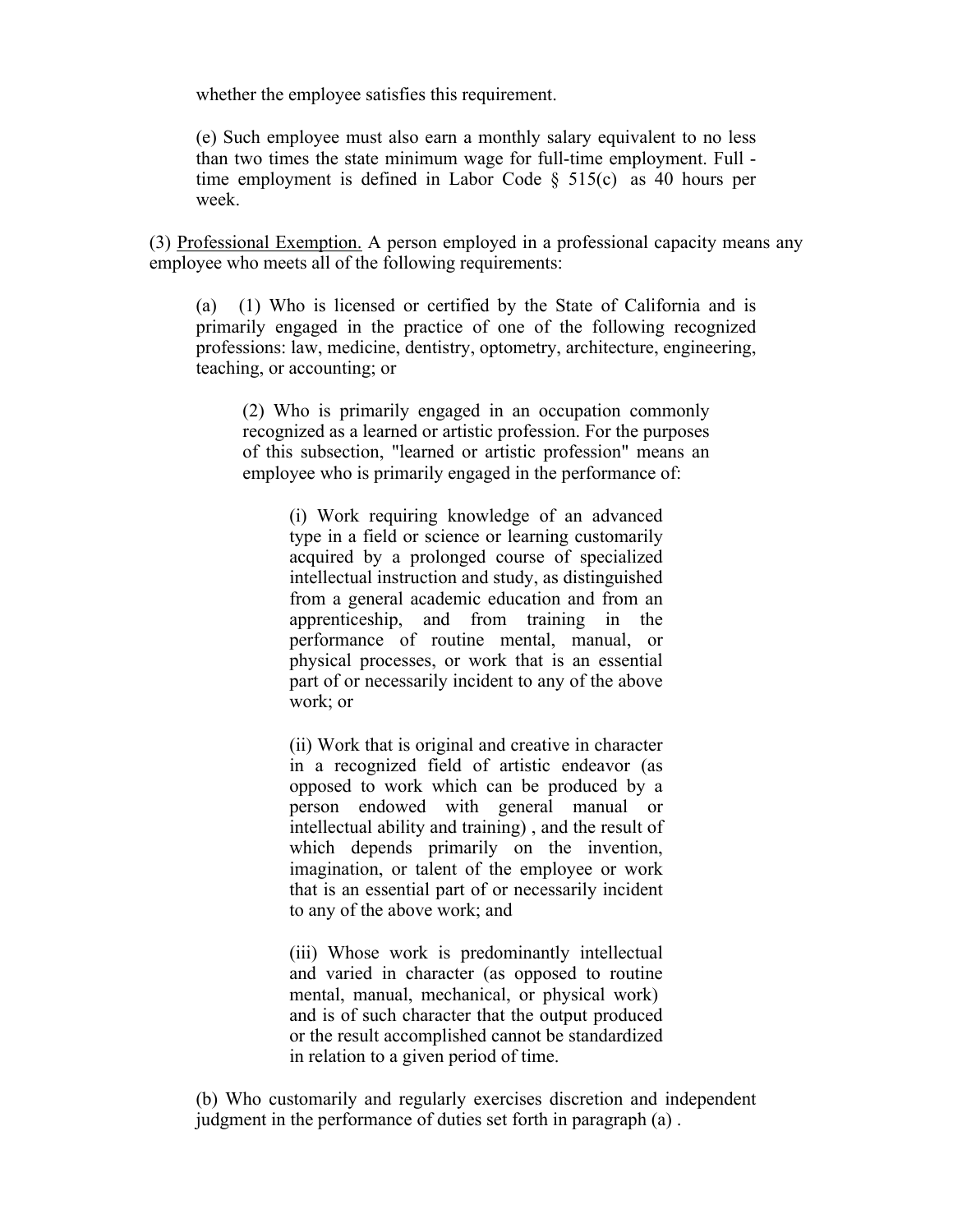(c) Who earns a monthly salary equivalent to no less than two times the state minimum wage for full-time employment. Full-time employment as defined in Labor Code §515(c) as 40 hours per week.

(d) Subsection (a)(2) above is intended to be construed in accordance with the following provisions of federal law as they existed as of the date of this Wage Order: 29 C.F.R. §§ 541.207, 541.301(a) -(d) , 541.302, 541.306, 541.307, 541.308, and 541.310.

(e) Notwithstanding the provisions of this subsection, pharmacists employed to engage in the practice of pharmacy, and registered nurses employed to engage in the practice of nursing, shall not be considered exempt professional employees, nor shall they be considered exempt from coverage for the purposes of this subsection unless they individually meet the criteria established for exemption as executive or administrative employees.

(f) Subsection (e) above, shall not apply to the following advanced practice nurses:

(1) Certified nurse midwives who are primarily engaged in performing duties for which certification is required pursuant to Article 2.5 (commencing with Section 2746) of Chapter 6 of Division 2 of the Business and Professions Code.

(2) Certified nurse anesthetists who are primarily engaged in performing duties for which certification is required pursuant to Article 7 (commencing with Section 2825) of Chapter 6 of Division 2 of the Business and Professions Code.

(3) Certified nurse practitioners who are primarily engaged in performing duties for which certification is required pursuant to Article 8 (commencing with Section 2834) of Chapter 6 of Division 2 of the Business and Professions Code.

(4) Nothing in this paragraph shall exempt the occupations set forth in subparagraphs (2) , and (3) from meeting the requirements of subsection  $1(A)(3)(a) - (c)$ , above.

(g) Except as provided in subsection (h) , an employee in the computer software field shall be exempt, if all of the following apply:

(1) The employee is primarily engaged in work that is intellectual or creative and that requires the exercise of discretion and independent judgment, and the employee is primarily engaged in duties that consist of one or more of the following:

(i) The application of systems analysis techniques and procedures, including consulting with users,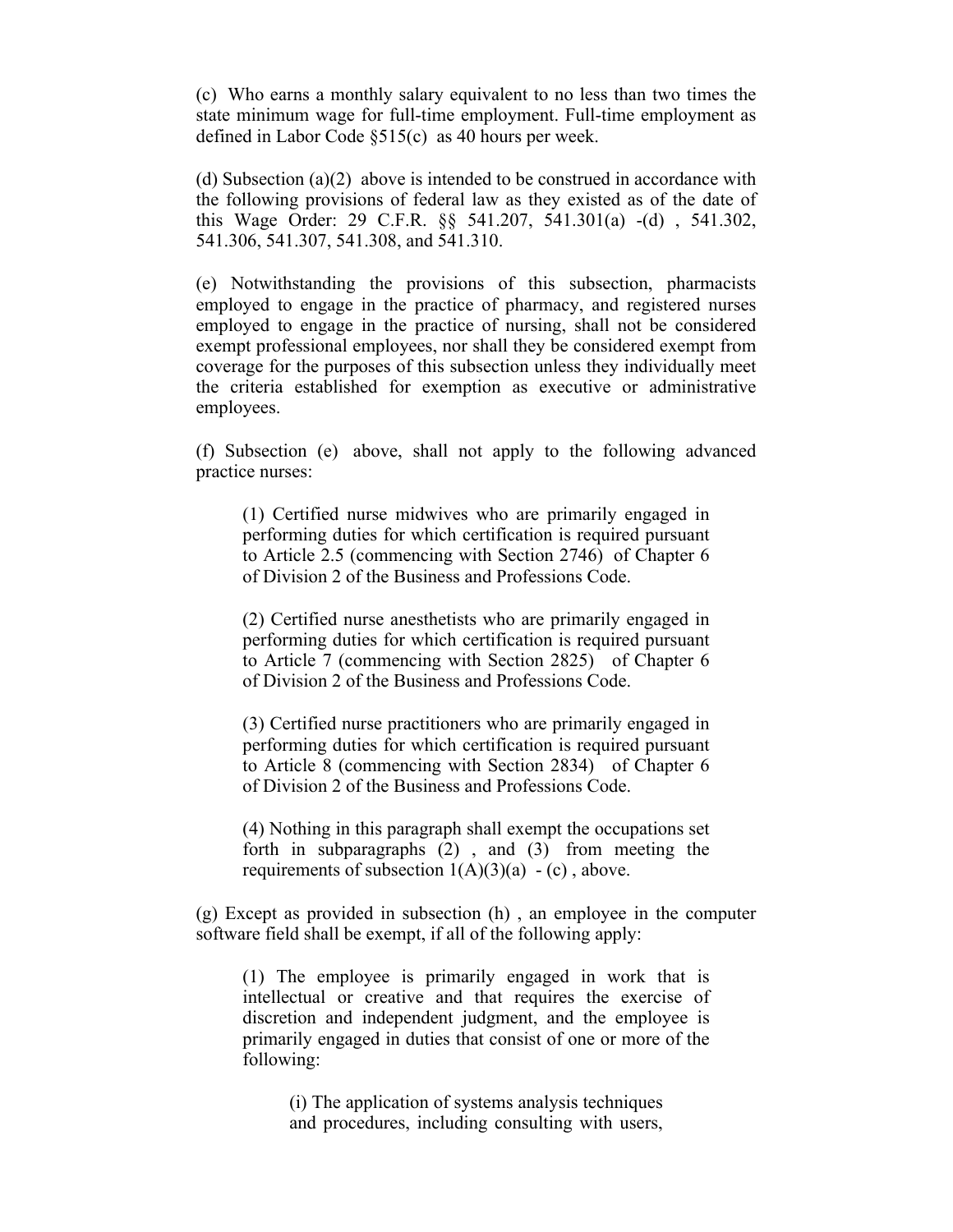to determine hardware, software, or system functional specifications.

(ii) The design, development, documentation, analysis, creation, testing, or modification of computer systems or programs, including prototypes, based on and related to, user or system design specifications.

(iii) The documentation, testing, creation, or modification of computer programs related to the design of software or hardware for computer operating systems.

(2) The employee is highly skilled and is proficient in the theoretical and practical application of highly specialized information to computer systems analysis, programming, and software engineering. A job title shall not be determinative of the applicability of this exemption.

(3) The employee's hourly rate of pay is not less than fortyone dollars (\$41.00) . The Division of Labor Statistics and Research shall adjust this pay rate on October 1 of each year to be effective on January 1 of the following year by an amount equal to the percentage increase in the California Consumer Price Index for Urban Wage Earners and Clerical Workers.

(h) The exemption provided in subsection (g) does not apply to an employee if any of the following apply:

(1) The employee is a trainee or employee in an entry-level position who is learning to become proficient in the theoretical and practical application of highly specialized information to computer systems analysis, programming, and software engineering.

(2) The employee is in a computer-related occupation but has not attained the level of skill and expertise necessary to work independently and without close supervision.

(3) The employee is engaged in the operation of computers or in the manufacture, repair, or maintenance of computer hardware and related equipment.

(4) The employee is an engineer, drafter, machinist, or other professional whose work is highly dependent upon or facilitated by the use of computers and computer software programs and who is skilled in computer-aided design software, including CAD/CAM, but who is not in a computer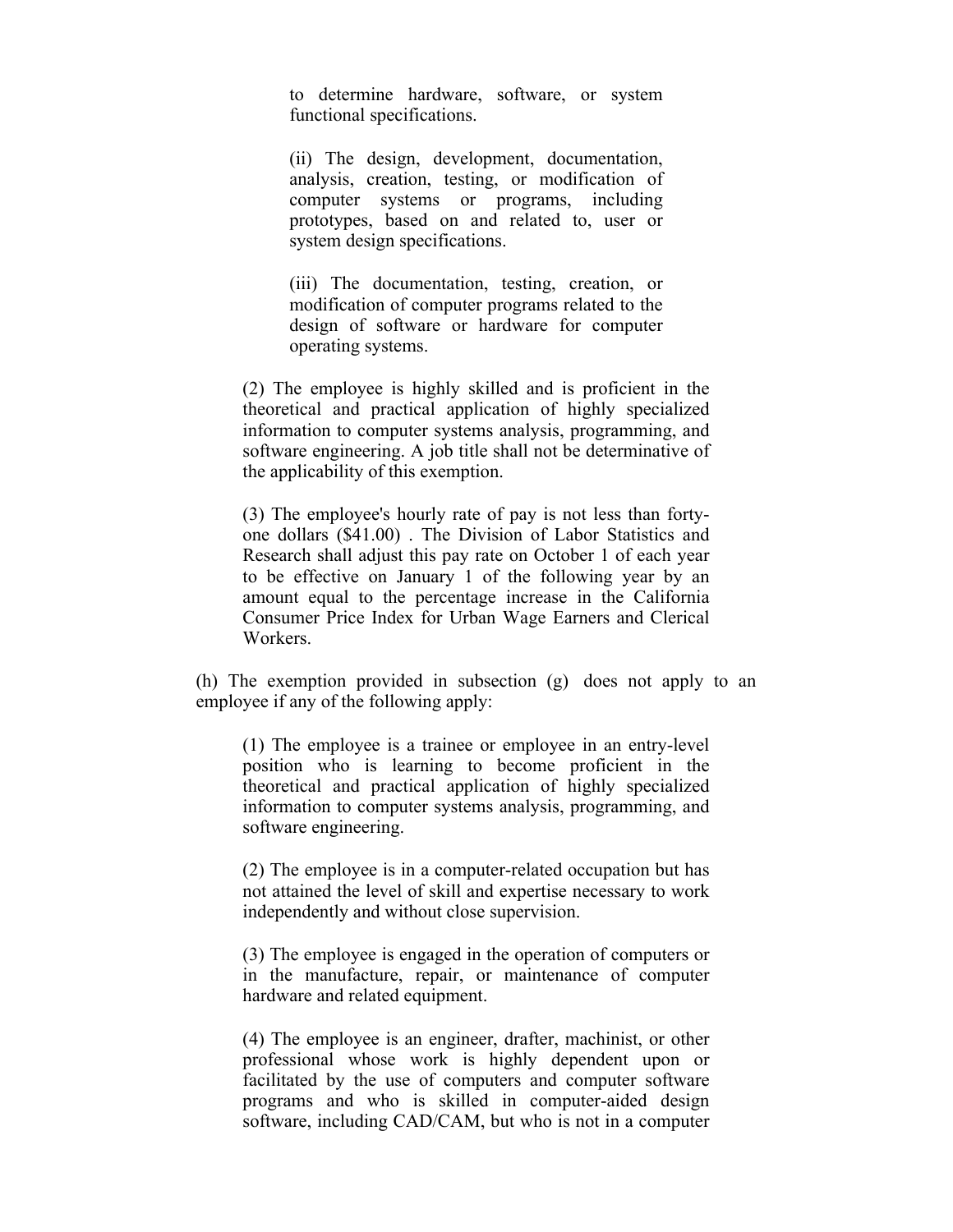systems analysis or programming occupation.

(5) The employee is a writer engaged in writing material, including box labels, product descriptions, documentation, promotional material, setup and installation instructions, and other similar written information, either for print or for on screen media or who writes or provides content material intended to be read by customers, subscribers, or visitors to computer-related media such as the World Wide Web or CD-ROMs.

(6) The employee is engaged in any of the activities set forth in subsection (g) for the purpose of creating imagery for effects used in the motion picture, television, or theatrical industry.

(B) The provisions of this Order shall not apply to employees directly employed by the State or any county, incorporated city or town or other municipal corporation, or to outside salespersons.

(C) Provisions of this Order shall not apply to any individual who is the parent, spouse, child, or legally adopted child of the employer.

(D) Effective January 1, 2001, the provisions of this Order shall not apply to any individual participating in a national service program, such as AmeriCorps, carried out using assistance provided under Section 12571 of Title 42 of the United States Code. (See Stats. 2000, ch. 365, amending Labor Code § 1171.)

# **2. Definitions.**

(A) "Commission" means the Industrial Welfare Commission of the State of California.

(B) "Division" means the Division of Labor Standards Enforcement of the State of California.

(C) "Mercantile Industry" means any industry, business, or establishment operated for the purpose of purchasing, selling, or distributing goods or commodities at wholesale or retail; or for the purpose of renting goods or commodities.

(D) An "alternative workweek schedule" means any regularly scheduled workweek requiring an employee to work more than eight (8) hours in a 24-hour period.

(E) "Employ" means to engage, suffer, or permit to work.

(F) "Employee" means any person employed by an employer, and includes any lessee who is charged rent, or who pays rent for a chair, booth, or space and

(1) who does not use his or her own funds to purchase requisite supplies, and

(2) who does not maintain an appointment book separate and distinct from that of the establishment in which the space is located, and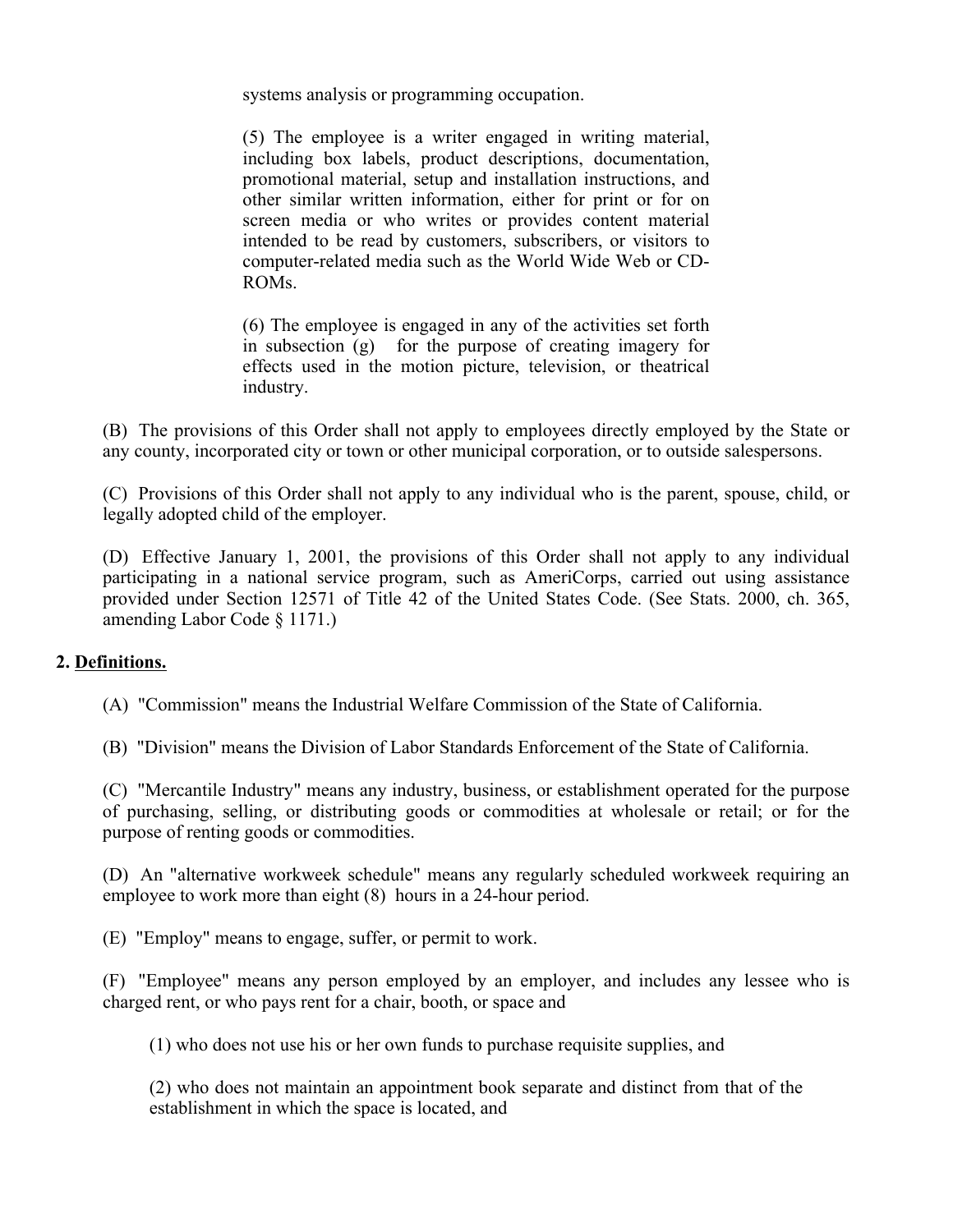(3) who does not have a business license where applicable.

(G) "Employer" means any person as defined in Section 18 of the Labor Code, who directly or indirectly, or through an agent or any other person, employs or exercises control over the wages, hours, or working conditions of any person.

(H) "Hours worked" means the time during which an employee is subject to the control of an employer, and includes all the time the employee is suffered or permitted to work, whether or not required to do so.

(I) "Minor" means, for the purpose of this Order, any person under the age of eighteen (18) years.

(J) "Outside Salesperson" means any person, 18 years if age or over, who customarily and regularly works more than half the working time away from the employer's place of business selling tangible or intangible items or obtaining orders or contracts for products, services or use of facilities.

(K) "Primarily" as used in section 1, Applicability, means more than one-half the employee's work time.

(L) "Shift" means designated hours of work by an employee, with a designated beginning time and quitting time.

(M) "Split shift" means a work schedule which is interrupted by non-paid non-working periods established by the employer, other than bona fide rest or meal periods.

(N) "Teaching" means, for the purpose of section 1 of this Order, the profession of teaching under a certificate from the Commission for Teacher Preparation and Licensing.

(O) "Wages" (See California Labor Code, section 200)

 (P) "Workday" and "day" means any consecutive 24-hour period beginning at the same time each calendar day.

(Q) "Workweek" and "week" means any seven (7) consecutive days, starting with the same calendar day each week. "Workweek" is a fixed and regularly recurring period of 168 hours, seven (7) consecutive 24-hour periods.

# **3. Hours and Days of Work***.*

Daily Overtime - General Provisions

(A) The following overtime provisions are applicable to employees eighteen (18) years of age or over and to employees sixteen (16) or seventeen (17) years of age who are not required by law to attend school and are not otherwise prohibited by law from engaging in the subject work. Such employees shall not be employed more than eight (8) hours in any workday or more than forty (40) hours in any workweek unless the employee receives one and one-half  $(1 \frac{1}{2})$  times such employee's regular rate of pay for all hours worked over forty (40) hours in the workweek. Eight (8) hours of labor constitutes a day's work*.* Employment beyond eight (8) hours in any workday or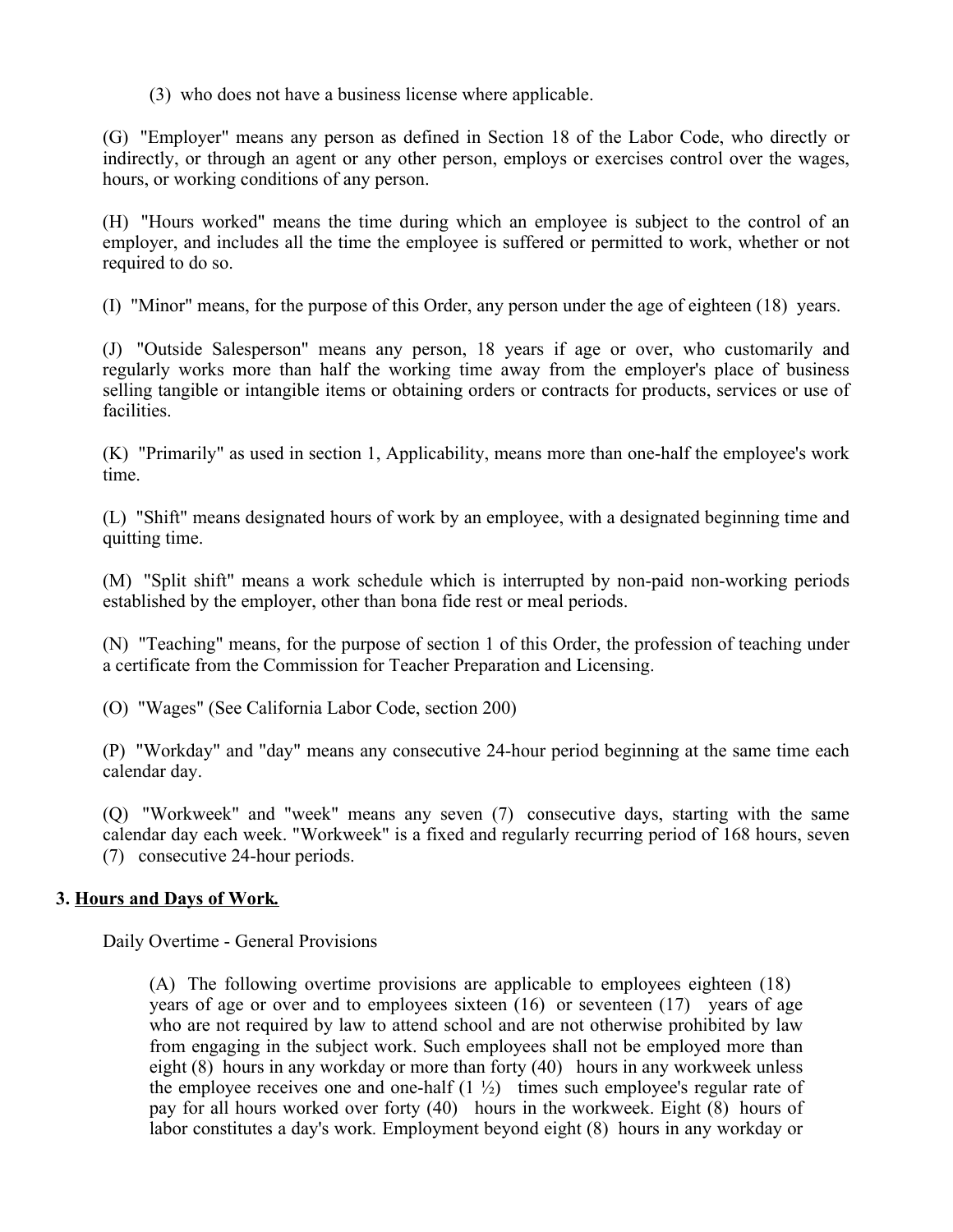more than six (6) days in any workweek is permissible provided the employee is compensated for such overtime at not less than:

(1) One and one-half  $(1 \frac{1}{2})$  times the employee's regular rate of pay for all hours worked in excess of eight (8) hours up to and including twelve (12) hours in any workday, and for the first eight (8) hours worked on the seventh  $(7<sup>th</sup>)$  consecutive day of work in a workweek; and

(2) Double the employee's regular rate of pay for all hours worked in excess of twelve (12) hours in any workday and for all hours worked in excess of eight (8) hours on the seventh  $(7<sup>th</sup>)$  consecutive day of work in a workweek.

(3) The overtime rate of compensation required to be paid to a nonexempt full-time salaried employee shall be computed by using the employee's regular hourly salary as one fortieth (1/40) of the employee's weekly salary.

Alternative Workweeks

(B1) No employer shall be deemed to have violated the daily overtime provisions by instituting, pursuant to the election procedures set forth in this wage order, a regularly scheduled alternative workweek schedule of not more than ten (10) hours per day within a forty (40) hour workweek without the payment of an overtime rate of compensation. All work performed in any workday beyond the schedule established by the agreement up to twelve (12) hours a day or beyond forty (40) hours per week shall be paid at one and one-half  $(1 \frac{1}{2})$  times the employee's regular rate of pay. All work performed in excess of twelve (12) hours per day and any work in excess of eight (8) hours on those days worked beyond the regularly scheduled number of workdays established by the alternative workweek agreement shall be paid at double the employee's regular rate of pay. Any alternative workweek agreement adopted pursuant to this section shall provide for not less than four (4) hours of work in any shift. Nothing in this section shall prohibit an employer, at the request of the employee, to substitute one day of work for another day of the same length in the shift provided by the alternative workweek agreement on an occasional basis to meet the personal needs of the employee without the payment of overtime. No hours paid at either one and onehalf  $(1 \frac{1}{2})$  or double the regular rate of pay shall be included in determining when forty (40) hours have been worked for the purpose of computing overtime compensation.

(1) Any agreement adopted pursuant to this section shall provide not less than two consecutive days off within a workweek.

(2) If an employer, whose employees have adopted an alternative workweek agreement permitted by this order requires an employee to work fewer hours than those that are regularly scheduled by the agreement, the employer shall pay the employee overtime compensation at a rate of one and one-half  $(1 \frac{1}{2})$  times the employee's regular rate of pay for all hours worked in excess of eight (8) hours, and double the employee's regular rate of pay for all hours worked in excess of twelve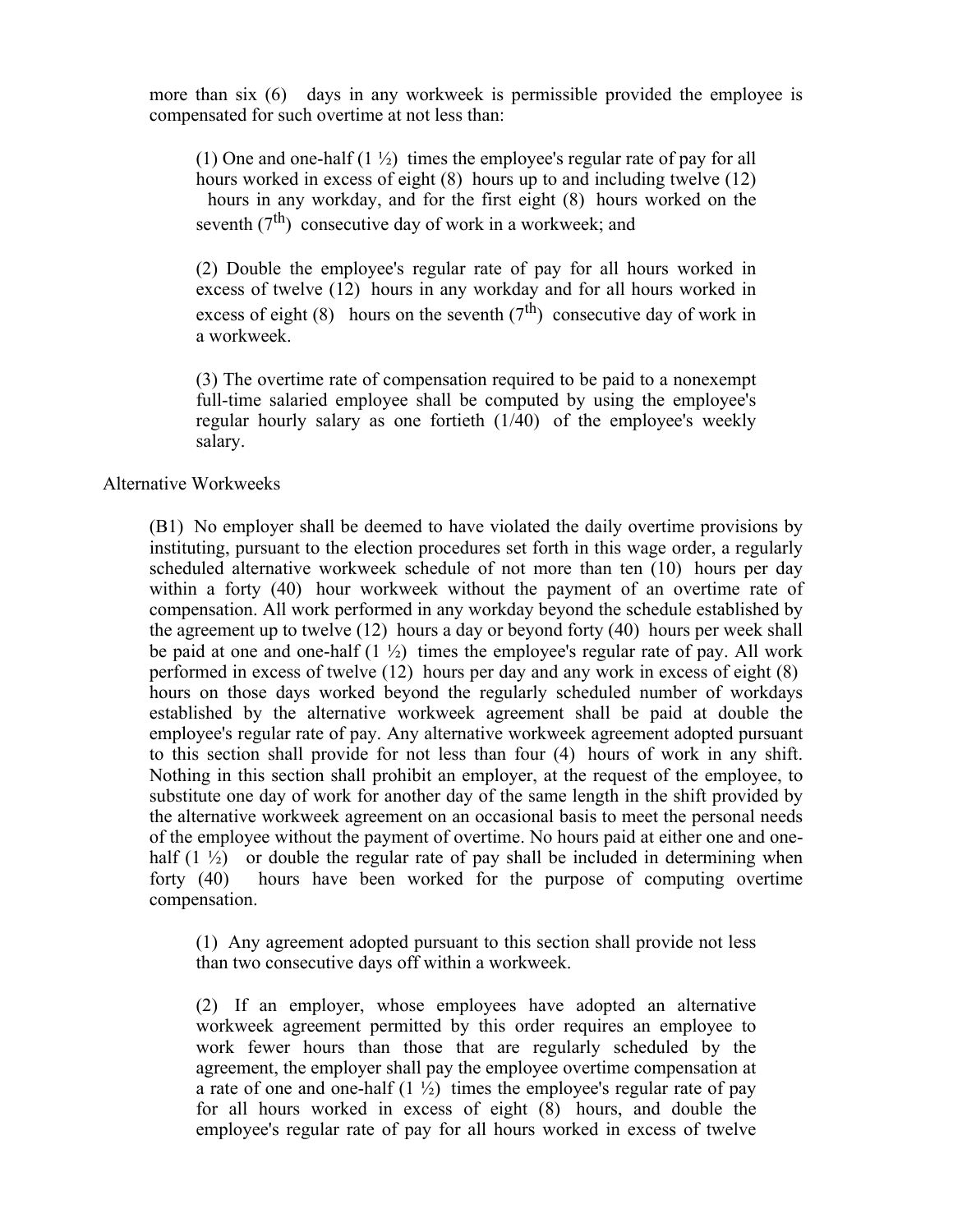(12) hours for the day the employee is required to work the reduced hours.

(3) An employer shall not reduce an employee's regular rate of hourly pay as a result of the adoption, repeal or nullification of an alternative workweek schedule.

(4) An employer shall explore any available reasonable alternative means of accommodating the religious belief or observance of an affected employee that conflicts with an adopted alternative workweek schedule, in the manner provided by subdivision (j) of Section 12940 of the Government Code.

(5) An employer shall make a reasonable effort to find a work schedule not to exceed eight (8) hours in a workday, in order to accommodate any affected employee who was eligible to vote in an election authorized by this Section and who is unable to work the alternative workweek schedule established as the result of that election.

(6) An employer shall be permitted, but not required, to provide a work schedule not to exceed eight (8) hours in a workday to accommodate any employee who is hired after the date of the election and who is unable to work the alternative workweek schedule established by the election.

(7) Arrangements adopted in a secret ballot election held pursuant to this order prior to 1998, or under the rules in effect prior to 1998, and before the performance of the work, shall remain valid after July 1, 2000, provided that the results of the election are reported by the employer to the Division of Labor Statistics and Research by January 1, 2001, in accordance with the requirements of Section B2 below (Election Procedures) . New arrangements can be entered into pursuant to the provisions of this section.

Election Procedures

(B2) Election procedures for the adoption and repeal of alternative workweek schedules require the following:

(1) Each proposal for an alternative workweek schedule shall be in the form of a written agreement proposed by the employer. The proposed agreement must designate a regularly scheduled alternative workweek in which the specified number of work days and work hours are regularly recurring. The actual days worked within that alternative workweek schedule need not be specified. The employer may propose a single work schedule that would become the standard schedule for workers in the work unit, or a menu of work schedule options, from which each employee in the unit would be entitled to choose. If the employer proposes a menu of work schedule options, the employee may, with the approval of the employer, move from one menu option to another.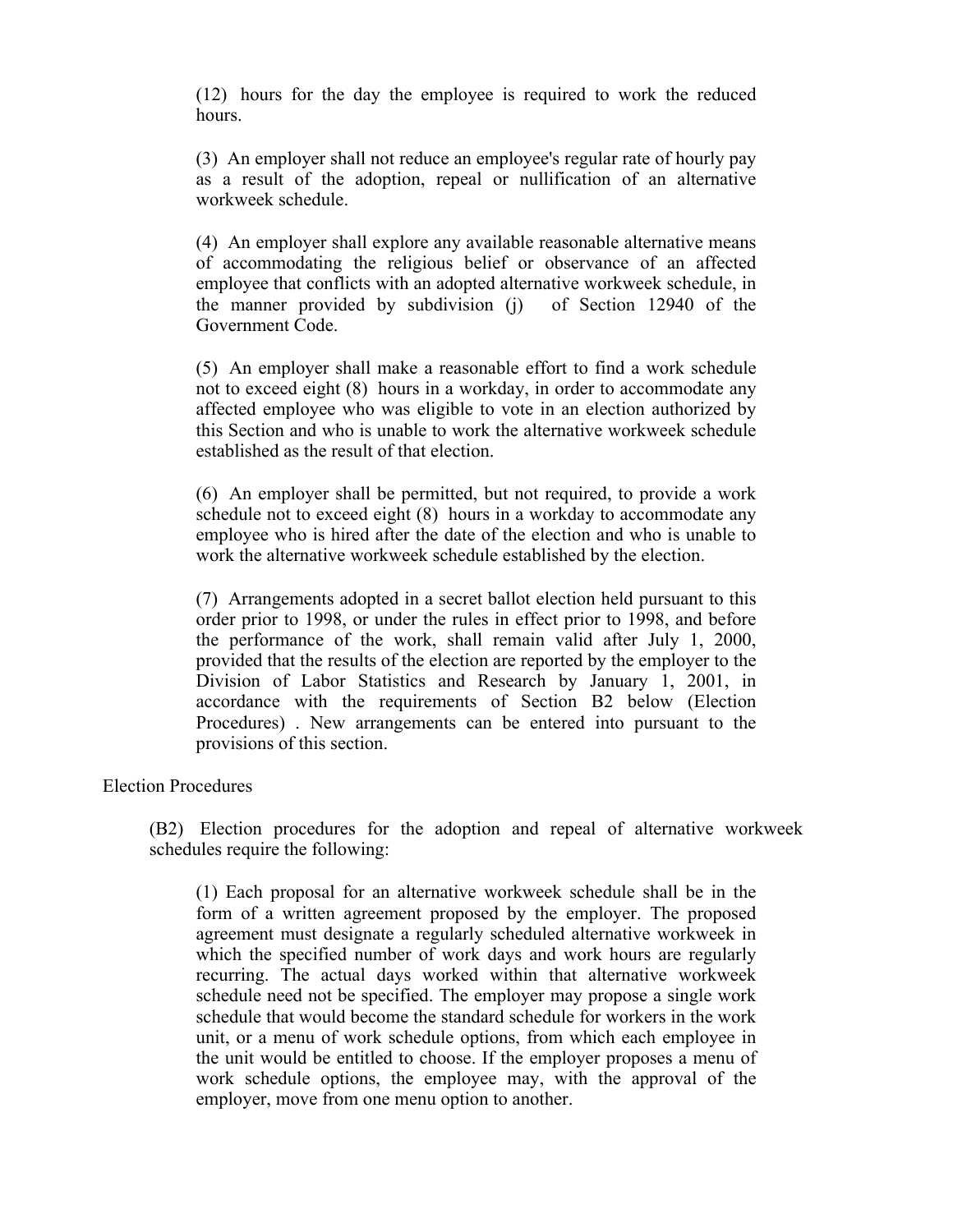(2) In order to be valid, the proposed alternative workweek schedule must be adopted in a secret ballot election, before the performance of work, by at least a two-thirds (2/3) vote of the affected employees in the work unit. The election shall be held during regular working hours at the employees' work site. For purposes of this subsection, "affected employees in the work unit" may include all employees in a readily identifiable work unit, such as a division, a department, a job classification, a shift, a separate physical location, or a recognized subdivision of any such work unit. A work unit may consist of an individual employee as long as the criteria for an identifiable work unit in this subsection is met.

(3) Prior to the secret ballot vote, any employer who proposed to institute an alternative workweek schedule shall have made a disclosure in writing to the affected employees, including the effects of the proposed arrangement on the employees' wages, hours, and benefits. Such a disclosure shall include meeting(s) , duly noticed, held at least fourteen (14) days prior to voting, for the specific purpose of discussing the effects of the alternative workweek schedule. An employer shall provide that disclosure in a non-English language, as well as in English, if at least five (5) percent of the affected employees primarily speak that non-English language. The employer shall mail the written disclosure to employees who do not attend the meeting. Failure to comply with this Section shall make the election null and void.

(4) Any election to establish or repeal an alternative workweek schedule shall be held at the worksite of the affected employees. The employer shall bear the costs of conducting any election held pursuant to this section. Upon a complaint by an affected employee, and after an investigation by the Labor Commissioner, the Labor Commissioner may require the employer to select a neutral third party to conduct the election.

(5) Any type of alternative workweek schedule that is authorized by the Labor Code may be repealed by the affected employees. Upon a petition of one-third (1/3) of the affected employees, a new secret ballot election shall be held and a two-thirds  $(2/3)$  vote of the affected employees shall be required to reverse the alternative workweek schedule. The election to repeal the alternative workweek schedule shall be held not more than 30 days after the petition is submitted to the employer, except that the election shall be held not less than twelve (12) months after the date that the same group of employees voted in an election held to adopt or repeal an alternative workweek schedule. The election shall take place during regular working hours at the employees' work site. If the alternative workweek schedule is revoked, the employer shall comply within sixty (60) days. Upon proper showing of undue hardship, the Division of Labor Standards Enforcement may grant an extension of time for compliance.

(6) Only secret ballots may be cast by affected employees in the work unit at any election held pursuant to this Section. The results of any election conducted pursuant to this Section shall be reported by the employer to the Division of Labor Statistics and Research within thirty (30) days after the results are final, and the report of election results shall be a public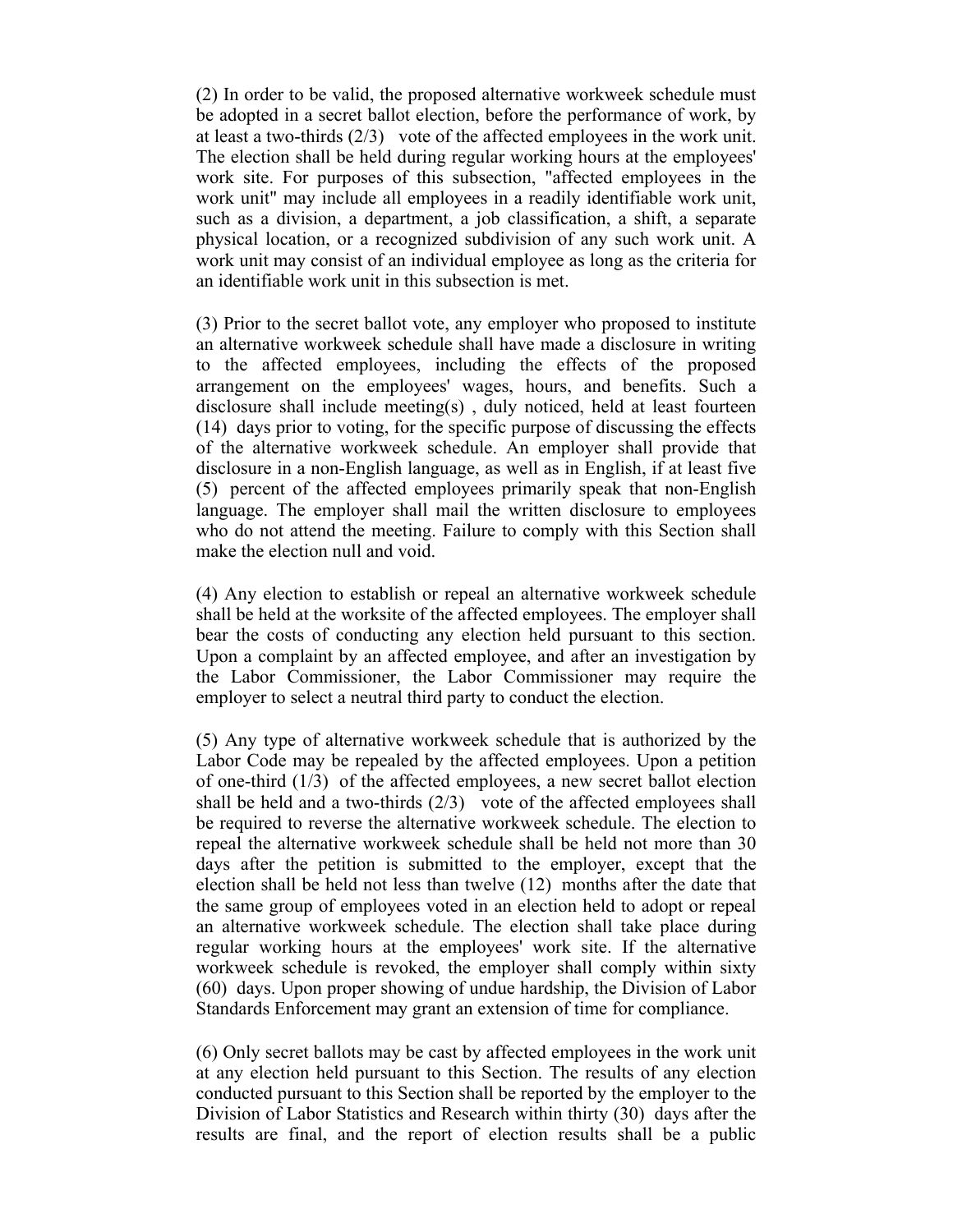document. The report shall include the final tally of the vote, the size of the unit, and the nature of the business of the employer.

(7) Employees affected by a change in the work hours resulting from the adoption of an alternative workweek schedule may not be required to work those new work hours for at least thirty (30) days after the announcement of the final results of the election.

(8) Employers shall not intimidate or coerce employees to vote either in support of or in opposition to a proposed alternative workweek. No employees shall be discharged or discriminated against for expressing opinions concerning the alternative workweek election or for opposing or supporting its adoption or repeal. However, nothing in this section shall prohibit an employer from expressing his/her position concerning that alternative workweek to the affected employees. A violation of this subsection shall be subject to Labor Code section 98 *et seq*.

(C) Provisions of subsections (A) or (B1) and (B2) above shall not apply to any employee whose earnings exceed one and one-half  $(1 \frac{1}{2})$  times the minimum wage if more than half  $(1/2)$  of that employee's compensation represents commissions.

(D) One and one-half  $(1 \frac{1}{2})$  times a minor's regular rate of pay shall be paid for all work over forty (40) hours in any workweek except that minors sixteen (16) and seventeen (17) years old who are not required by law to attend school and may therefore be employed for the same hours as an adult are subject to subsection (A) or (B1) , and (B2) above.

(VIOLATIONS OF CHILD LABOR LAWS are subject to civil penalties of from \$500 to \$10,000 as well as to criminal penalties. Refer to California Labor Code sections 1285 to 1312 and 1390 to 1399 for additional restrictions on the employment of minors and for descriptions of criminal and civil penalties for violation of the child labor laws. Employers should ask school districts about any required work permits.)

(E) An employee may be employed on seven (7) workdays in one workweek when the total hours of employment during such workweek do not exceed thirty (30) and the total hours of employment in any one workday thereof do not exceed six (6) .

(F) If a meal period occurs on a shift beginning or ending at or between the hours of 10 p.m. and 6 a.m., facilities shall be available for securing hot food and drink or for heating food or drink, and a suitable sheltered place shall be provided in which to consume such food or drink.

(G) The provisions of Labor Code §§ 551 and 552 regarding one (1) day's rest in seven (7) shall not be construed to prevent an accumulation of days of rest when the nature of the employment reasonably requires the employee to work seven (7) or more consecutive days; provided, however, that in each calendar month, the employee shall receive the equivalent of one (1) day's rest in seven (7) .

(H) (1) Except as provided in subsections (D) and (F) , this section shall not apply to any employee covered by a valid collective bargaining agreement if the agreement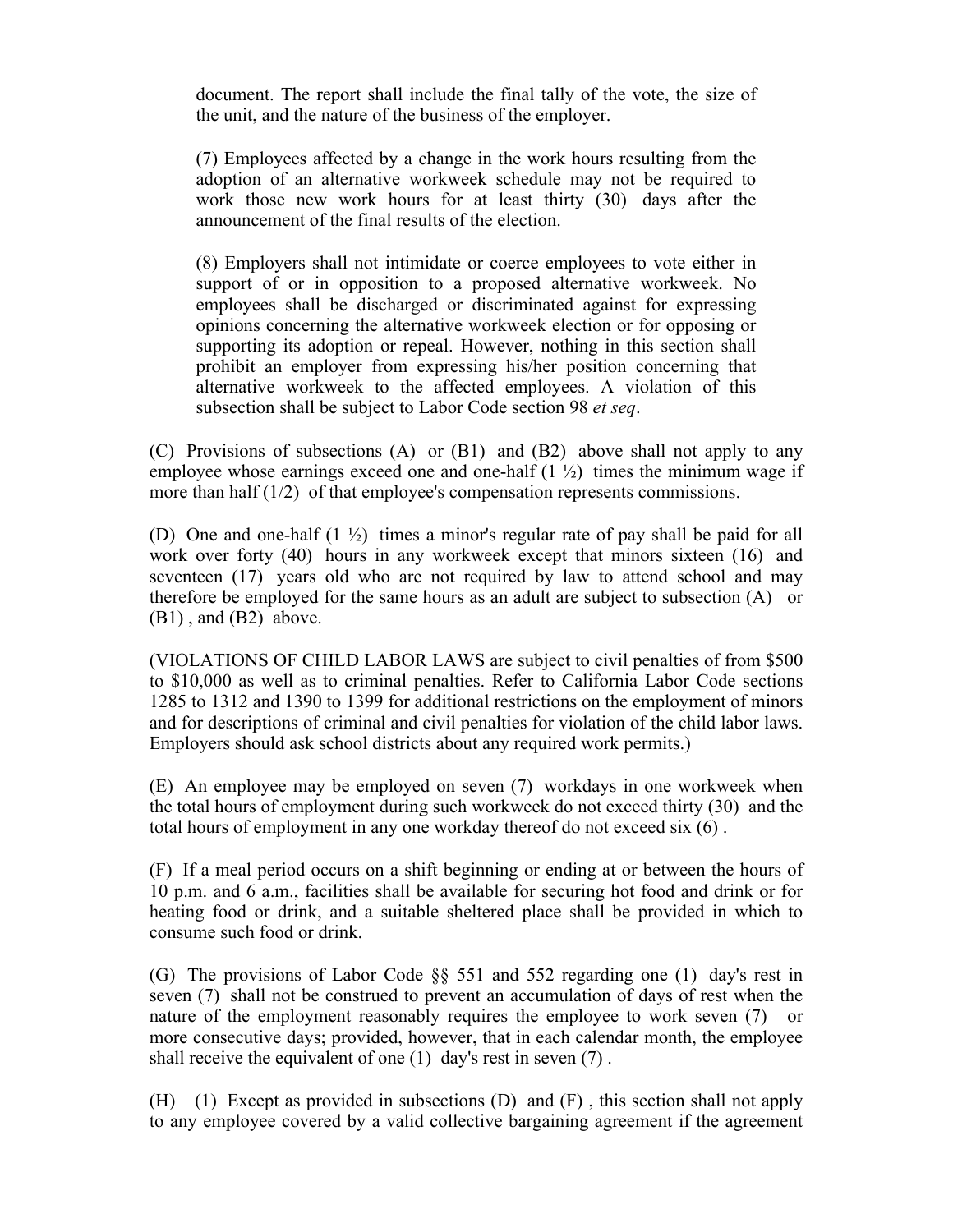expressly provides for the wages, hours of work, and working conditions of the employees, and if the agreement provides premium wage rates for all overtime hours worked and a regular hourly rate of pay for those employees of not less than thirty (30) percent more than the state minimum wage.

(2) Notwithstanding Section (H)(1) above, where the employer and a labor organization representing employees of the employer have entered into a valid collective bargaining agreement pertaining to the hours of work of the employees, the requirement regarding the equivalent of one (1) day's rest in seven (7) (see Section (G) above) shall apply, unless the agreement expressly provides otherwise.

(I) The provisions of this section are not applicable to employees whose hours of service are regulated by

(1) the United States Department of Transportation Code of Federal Regulations, title 49, sections 395.1 to 395.13, Hours of Service of Drivers, or

(2) Title 13 of the California Code of Regulations, subchapter 6.5, section 1200 and the following sections, regulating hours of drivers.

(J) If an employer approves a written request of an employee to work time that is or would be lost as a result of a personal obligation of the employee, the hours of that make-up work time, if performed in the same workweek in which the work time was lost, may not be counted toward computing the total number of hours worked in a day for purposes of the overtime requirements, except for hours in excess of eleven (11) hours of work in one (1) day or forty (40) hours of work in one (1) workweek. If an employee knows in advance that he or she will be requesting make-up time for a personal obligation that will recur at a fixed time over a succession of weeks, the employee may request to make-up work time for up to four (4) weeks in advance; provided, however, that the make-up work must be performed in the same week that the work time was lost. An employee shall provide a signed written request for each occasion that the employee makes a request to make-up work time pursuant to this Section. While an employer may inform an employee of this make-up time option, the employer is prohibited from encouraging or otherwise soliciting an employee to request the employer's approval to take personal time off and make-up the work hours within the same workweek pursuant to this Section.

## **4. Minimum Wages.**

(A) Every employer shall pay to each employee wages not less than four dollars and seventy-five cents (\$4.75) per hour for all hours worked, effective October 1, 1996; not less than five dollars (\$5.00) per hour for all hours worked, effective March 1, 1997; not less than five dollars and fifteen cents (\$5.15) per hour for all hours worked, effective September 1, 1997; and not less than five dollars and seventy-five cents (\$5.75) per hour for all hours worked, effective March 1, 1998, except:

similar or related experience, may be paid not less than eighty-five percent (85%) of (1) LEARNERS. Employees 18 years of age or over, during their first one hundred and sixty (160) hours of employment in occupations in which they have no previous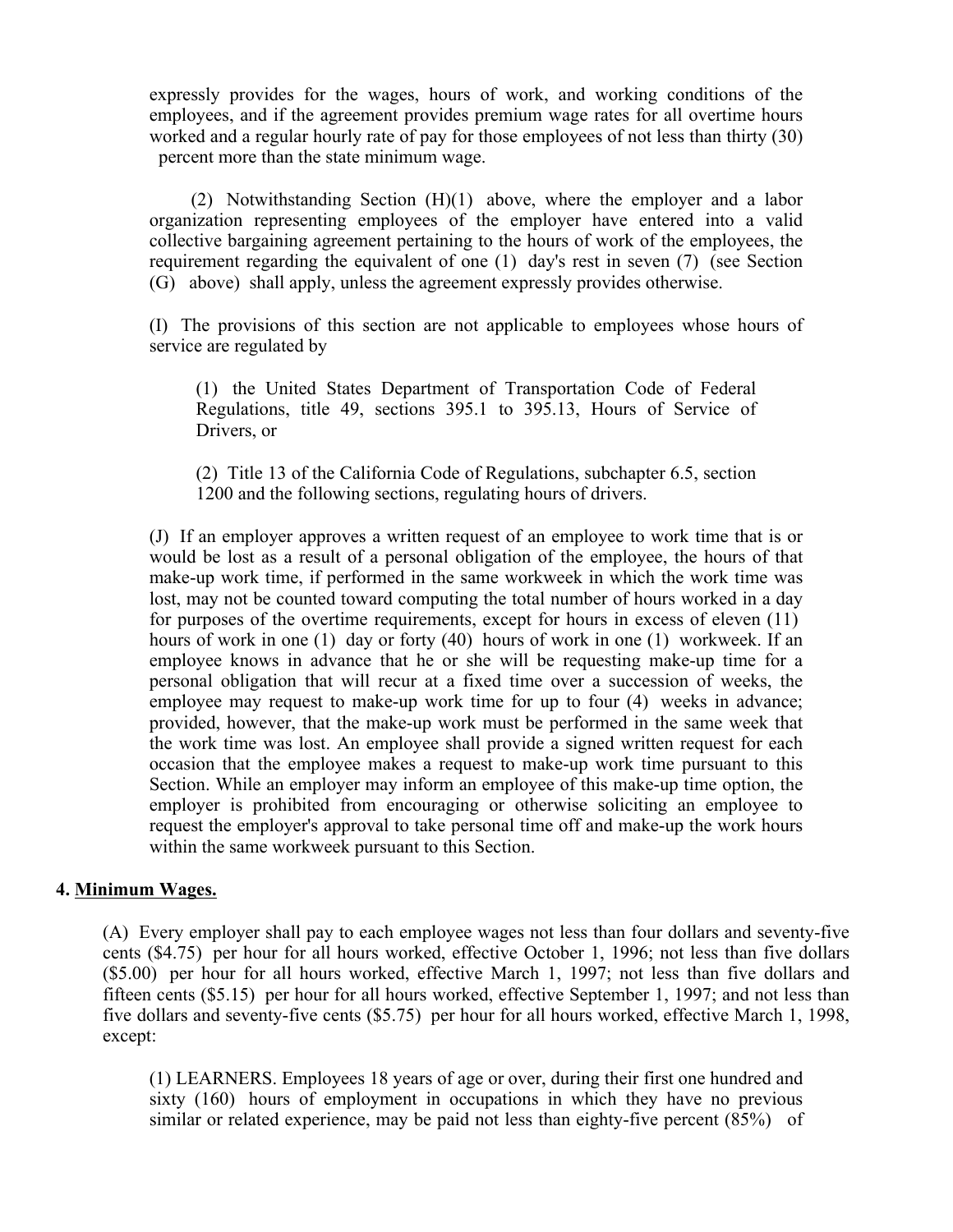the minimum wage rounded to the nearest nickel.

(2) MINORS may be paid not less than eighty-five percent (85%) of the minimum wage rounded to the nearest nickel provided that the number of minors employed at said lesser rate shall not exceed twenty-five percent (25%) of the persons regularly employed in the establishment. An employer of less than ten (10) persons may employ three (3) minors at said lesser rate. The twenty-five percent (25%) limitation on the employment of minors shall not apply during school vacations.

 **NOTE:** Under certain conditions, the full minimum wage may be required for minors. See Labor Code Section 1391.2 (b) .

(B) Every employer shall pay to each employee, on the established payday for the period involved, not less than the applicable minimum wage for all hours worked in the payroll period, whether the remuneration is measured by time, piece, commission, or otherwise.

(C) When an employee works a split shift, one hour's pay at the minimum wage shall be paid in addition to the minimum wage for that workday, except when the employee resides at the place of employment.

(D) The provisions of this section shall not apply to apprentices regularly indentured under the State Division of Apprenticeship Standards.

# **5. Reporting Time Pay.**

(A) Each workday an employee is required to report for work and does report, but is not put to work or is furnished less than half said employee's usual or scheduled day's work, the employee shall be paid for half the usual or scheduled day's work, but in no event for less than two (2) hours nor more than four (4) hours, at the employee's regular rate of pay, which shall not be less than the minimum wage.

(B) If an employee is required to report for work a second time in any one workday and is furnished less than two hours of work on the second reporting, said employee shall be paid for two hours at the employee's regular rate of pay, which shall not be less than the minimum wage.

(C) The foregoing reporting time pay provisions are not applicable when:

(1) Operations cannot commence or continue due to threats to employees or property; or when recommended by civil authorities; or

(2) Public utilities fail to supply electricity, water, or gas, or there is a failure in the public utilities, or sewer system; or

(3) The interruption of work is caused by an Act of God or other cause not within the employer's control.

(D) This section shall not apply to an employee on paid standby status who is called to perform assigned work at a time other than the employee's scheduled reporting time.

# **6. Licenses For Disabled Workers.**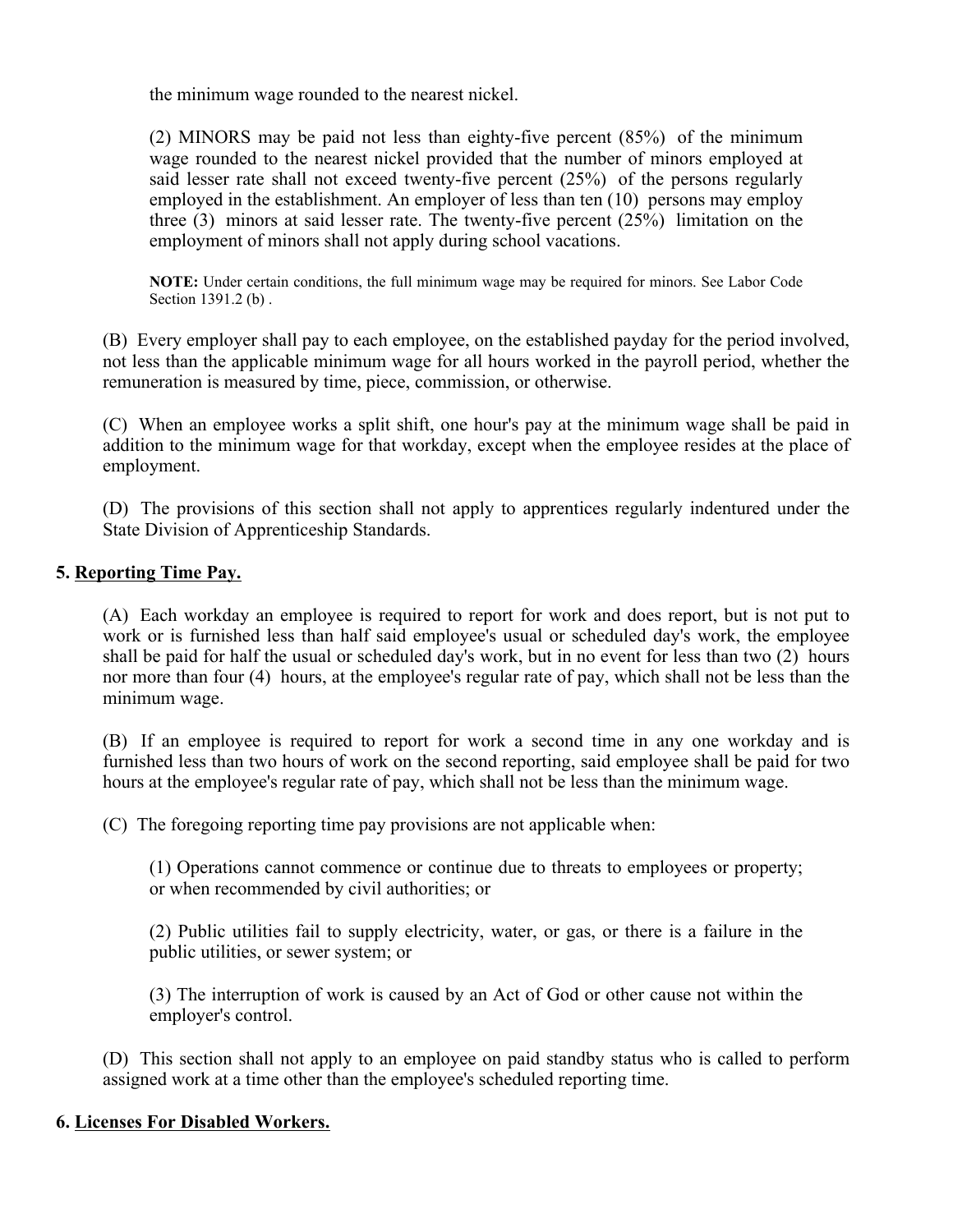A license may be issued by the Division authorizing employment of a person whose earning capacity is impaired by physical disability or mental deficiency at less than the minimum wage. Such licenses shall be granted only upon joint application of employer and employee and employee's representative if any.

A special license may be issued to a nonprofit organization such as a sheltered workshop or rehabilitation facility fixing special minimum rates to enable the employment of such persons without requiring individual licenses of such employees.

All such licenses and special licenses shall be renewed on a yearly basis or more frequently at the discretion of the Division.

(See California Labor Code, Sections 1191 and 1191.5.)

# **7. Records.**

(A) Every employer shall keep accurate information with respect to each employee including the following:

(1) Full name, home address, occupation and social security number.

(2) Birth date, if under 18 years, and designation as a minor.

(3) Time records showing when the employee begins and ends each work period. Meal periods, split shift intervals and total daily hours worked shall also be recorded. Meal periods during which operations cease and authorized rest periods need not be recorded.

(4) Total wages paid each payroll period, including value of board, lodging, or other compensation actually furnished to the employee.

(5) Total hours worked in the payroll period and applicable rates of pay. This information shall be made readily available to the employee upon reasonable request.

(6) When a piece rate or incentive plan is in operation, piece rates or an explanation of the incentive plan formula shall be provided to employees. An accurate production record shall be maintained by the employer.

(B) Every employer shall semimonthly or at the time of each payment of wages furnish each employee, either as a detachable part of the check, draft, or voucher paying the employee's wages, or separately, an itemized statement in writing showing: (1) all deductions; (2) the inclusive dates of the period for which the employee is paid; (3) the name of the employee or the employee's social security number; and (4) the name of the employer, provided all deductions made on written orders of the employee may be aggregated and shown as one item.

(C) All required records shall be in the English language and in ink or other indelible form, properly dated, showing month, day and year, and shall be kept on file by the employer for at least three years at the place of employment or at a central location within the State of California. An employee's records shall be available for inspection by the employee upon reasonable request.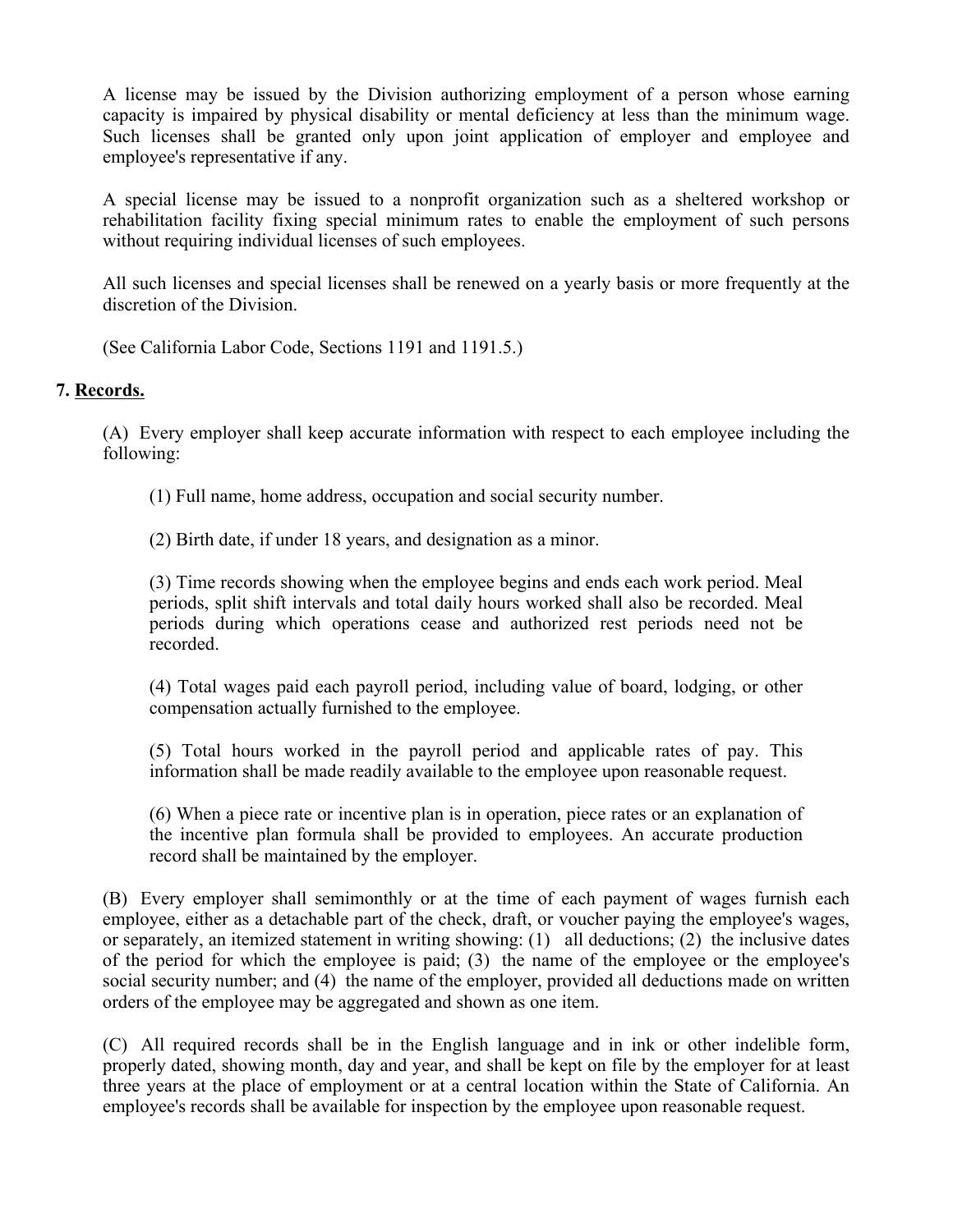(D) Clocks shall be provided in all major work areas or within reasonable distance thereto insofar as practicable.

## **8. Cash Shortage and Breakage.**

No employer shall make any deduction from the wage or require any reimbursement from an employee for any cash shortage, breakage, or loss of equipment, unless it can be shown that the shortage, breakage, or loss is caused by a dishonest or willful act, or by the gross negligence of the employee.

## **9. Uniforms and Equipment.**

(A) When uniforms are required by the employer to be worn by the employee as a condition of employment, such uniforms shall be provided and maintained by the employer. The term "uniform" includes wearing apparel and accessories of distinctive design or color.

 **NOTE:** This section shall not apply to protective apparel regulated by the Occupational Safety and Health Standards Board.

(B) When tools or equipment are required by the employer or are necessary to the performance of a job, such tools and equipment shall be provided and maintained by the employer, except that an employee whose wages are at least two (2) times the minimum wage provided herein may be required to provide and maintain hand tools and equipment customarily required by the trade or craft. This subsection (B) shall not apply to apprentices regularly indentured under the State Division of Apprenticeship Standards.

 **NOTE:** This section shall not apply to protective equipment and safety devices on tools regulated by the Occupational Safety and Health Standards Board.

(C) A reasonable deposit may be required as security for the return of the items furnished by the employer under provisions of subsections (A) and (B) of this section upon issuance of a receipt to the employee for such deposit. Such deposits shall be made pursuant to Section 400 and following of the Labor Code or an employer with the prior written authorization of the employee may deduct from the employee's last check the cost of an item furnished pursuant to (A) and (B) above in the event said item is not returned. No deduction shall be made at any time for normal wear and tear. All items furnished by the employer shall be returned by the employee upon completion of the job.

## **10. Meals and Lodging.**

(A) **"Meal"** means an adequate, well-balanced serving of a variety of wholesome, nutritious foods.

**"Lodging"** means living accommodations available to the employee for full-time occupancy which are adequate, decent, and sanitary according to usual and customary standards. Employees shall not be required to share a bed.

(B) Meals or lodging may not be credited against the minimum wage without a voluntary written agreement between the employer and the employee. When credit for meals or lodging is used to meet part of the employer's minimum wage obligation, the amounts so credited may not be more than the following: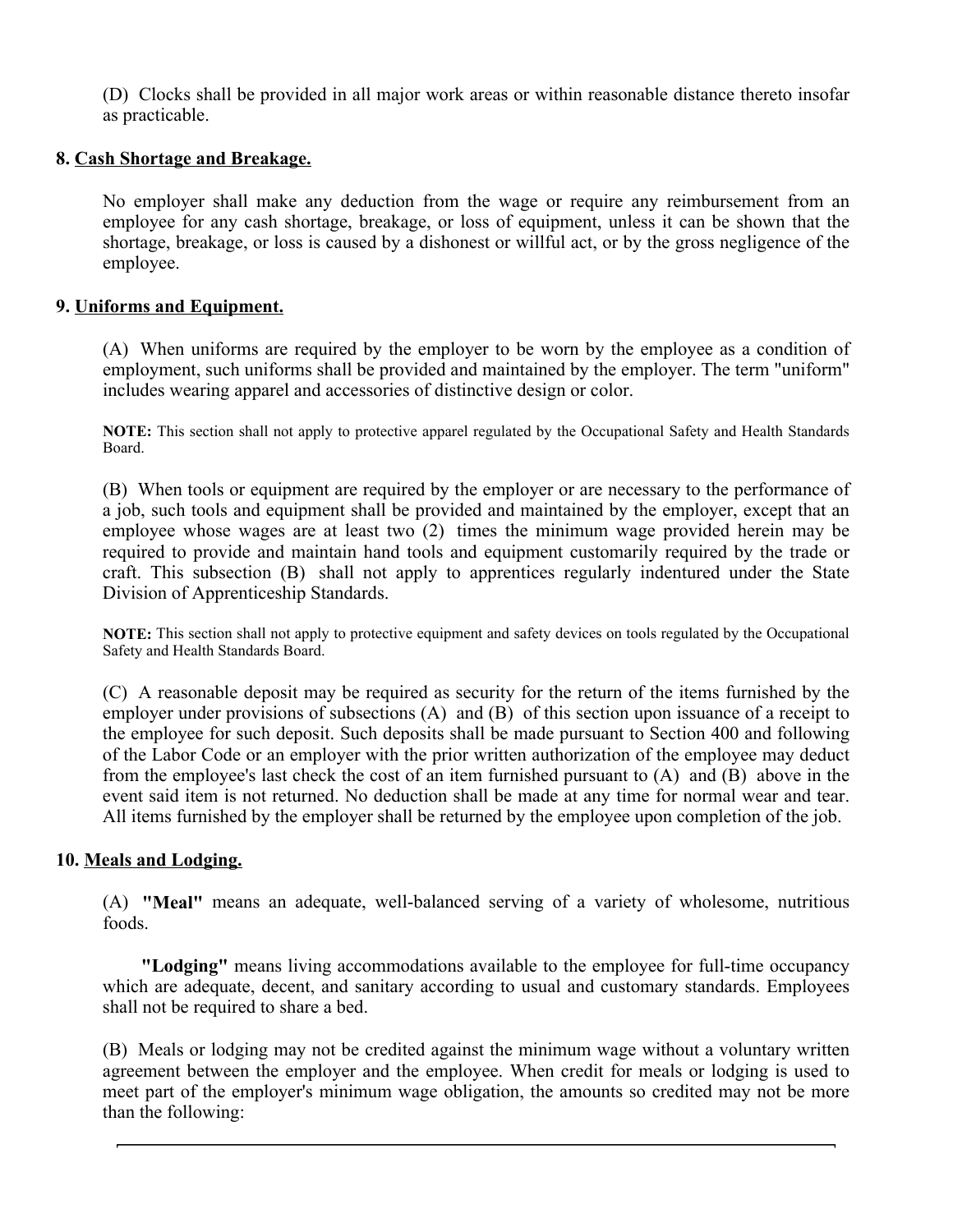|                                                                                                                                                          | <b>Effective</b><br>January1,1998 | <b>Effective</b><br>March 1, 1998 |
|----------------------------------------------------------------------------------------------------------------------------------------------------------|-----------------------------------|-----------------------------------|
| Lodging                                                                                                                                                  |                                   |                                   |
| Rooms occupied alone                                                                                                                                     | $$24.25$ per week                 | $$27.05$ per week                 |
| Room shared                                                                                                                                              | $$20.00$ per week                 | $$22.30$ per week                 |
| Apartment-two thirds $(2/3)$ of the \$290.80 per month<br>ordinary rental value, and in no event<br>Imore than                                           |                                   | $\frac{1}{324.70}$ per month      |
| Where a couple are both employed by \$430.20 per month<br>the employer, two-thirds $(2/3)$ of the<br>ordinary rental value, and in no event<br>more than |                                   | $$480.30$ per month               |
| Meals:                                                                                                                                                   |                                   |                                   |
| Breakfast.                                                                                                                                               | \$1.80                            | $\mathsf{I}\$2.05$                |
| Lunch                                                                                                                                                    | \$2.55                            | \$2.85                            |
| Dinner                                                                                                                                                   | \$3.40                            | \$3.80                            |

(C) Meals evaluated as part of the minimum wage must be bona fide meals consistent with the employee's work shift. Deductions shall not be made for meals not received nor lodging not used.

(D) If, as a condition of employment, the employee must live at the place of employment or occupy quarters owned or under the control of the employer, then the employer may not charge rent in excess of the values listed herein.

# **11. Meal Periods.**

(A) No employer shall employ any person for a work period of more than five (5) hours without a meal period of not less than thirty (30) minutes, except that when a work period of not more than six (6) hours will complete the day's work the meal period may be waived by mutual consent of the employer and employee.

(B) An employer may not employ an employee for a work period of more than ten (10) hours per day without providing the employee with a second meal period of not less than thirty (30) minutes, except that if the total hours worked is no more than twelve (12) hours, the second meal period may be waived by mutual consent of the employer and the employee only if the first meal period was not waived.

 (C) Unless the employee is relieved of all duty during a thirty (30) minute meal period, the meal period shall be considered an "on duty" meal period and counted as time worked. An "on duty" meal period shall be permitted only when the nature of the work prevents an employee from being relieved of all duty and when by written agreement between the parties an on-the-job paid meal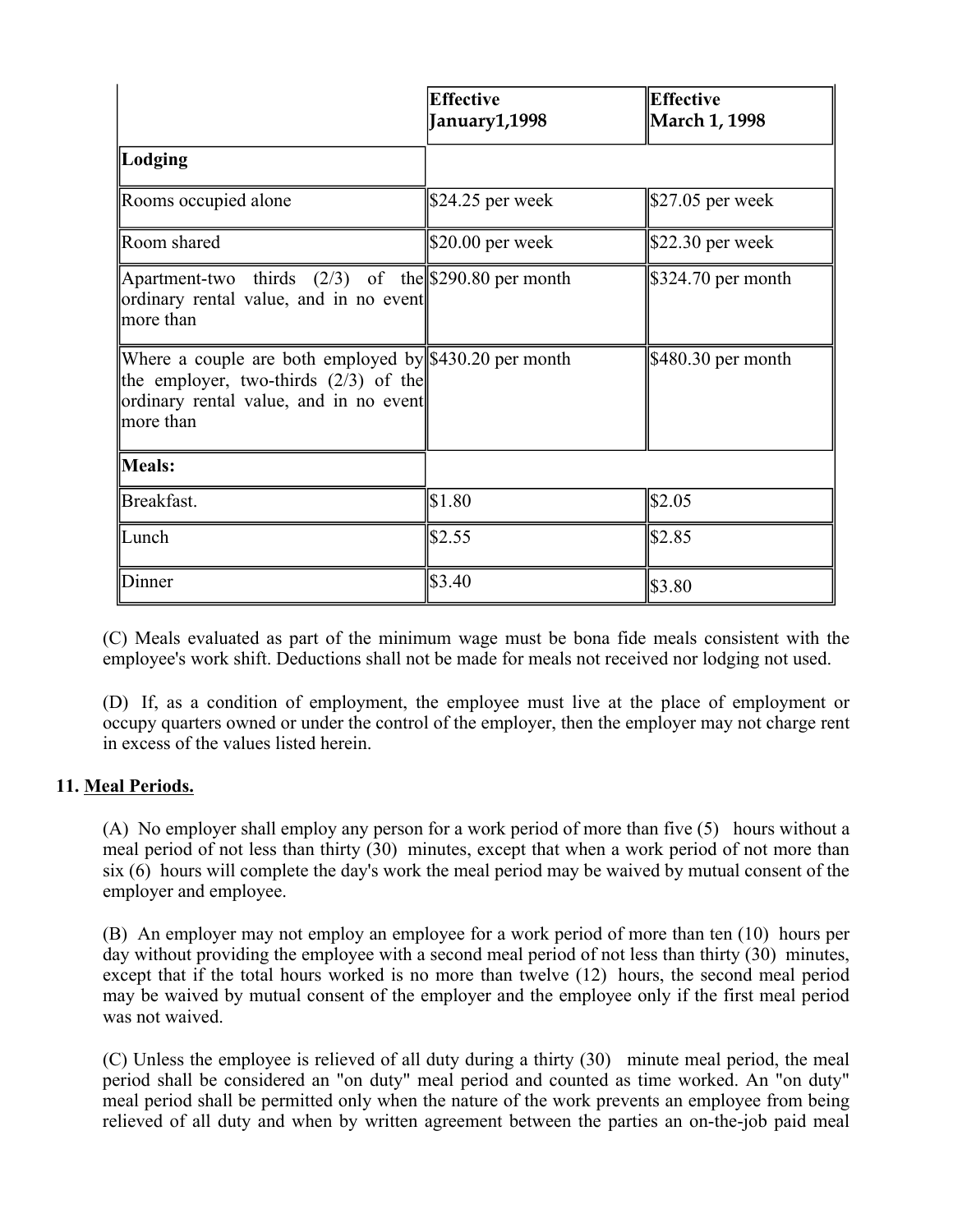period is agreed to. The written agreement shall state that the employee may, in writing, revoke the agreement at any time.

(D) If an employer fails to provide an employee a meal period in accordance with the applicable provisions of this Order, the employer shall pay the employee one (1) hour of pay at the employee's regular rate of compensation for each work day that the meal period was not provided.

(E) In all places of employment where employees are required to eat on the premises, a suitable place for that purpose shall be designated.

## **12. Rest Periods.**

Every employer shall authorize and permit all employees to take rest periods, which insofar as practicable shall be in the middle of each work period. The authorized rest period time shall be based on the total hours worked daily at the rate of ten (10) minutes net rest time per four (4) hours or major fraction thereof.

However, a rest period need not be authorized for employees whose total daily work time is less than three and one-half  $(3 \frac{1}{2})$  hours.

Authorized rest period time shall be counted as hours worked for which there shall be no deduction from wages.

If an employer fails to provide an employee a rest period in accordance with the applicable provisions of this Order, the employer shall pay the employee one (1) hour of pay at the employee's regular rate of compensation for each work day that the rest period is not provided.

## **13. Change Rooms and Resting Facilities.**

(A) Employers shall provide suitable lockers, closets, or equivalent for the safekeeping of employees' outer clothing during working hours, and when required, for their work clothing during non-working hours. When the occupation requires a change of clothing, change rooms or equivalent space shall be provided in order that employees may change their clothing in reasonable privacy and comfort. These rooms or spaces may be adjacent to but shall be separate from toilet rooms and shall be kept clean.

**NOTE:** This section shall not apply to change rooms and storage facilities regulated by the Occupational Safety and Health Standards Board.

(B) Suitable resting facilities shall be provided in an area separate from the toilet rooms and shall be available to employees during work hours.

## **14. Seats.**

(A) All working employees shall be provided with suitable seats when the nature of the work reasonably permits the use of seats.

(B) When employees are not engaged in the active duties of their employment and the nature of the work requires standing, an adequate number of suitable seats shall be placed in reasonable proximity to the work area and employees shall be permitted to use such seats when it does not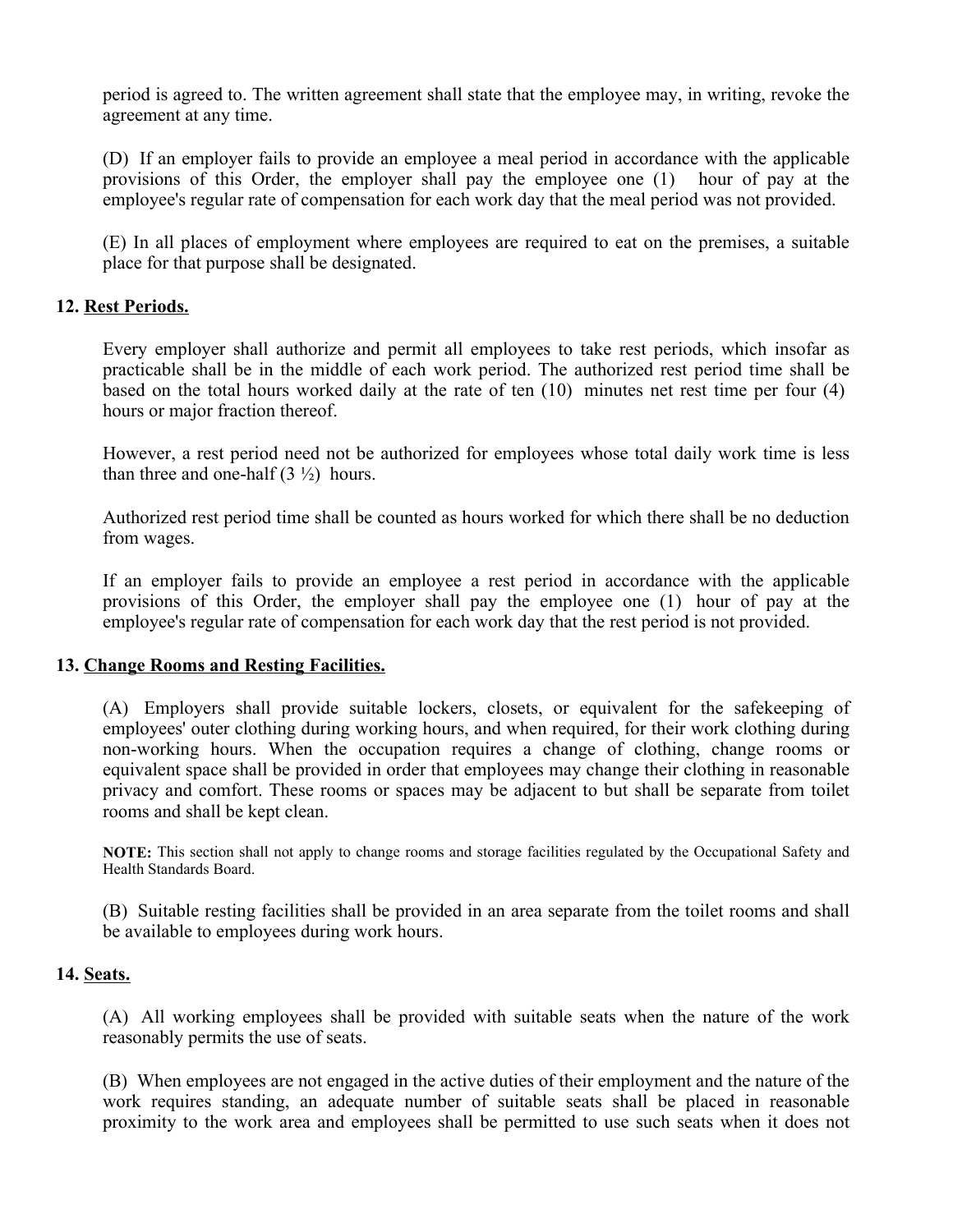interfere with the performance of their duties.

## **15. Temperature.**

(A) The temperature maintained in each work area shall provide reasonable comfort consistent with industry-wide standards for the nature of the process and the work performed.

(B) If excessive heat or humidity is created by the work process, the employer shall take all feasible means to reduce such excessive heat or humidity to a degree providing reasonable comfort. Where the nature of the employment requires a temperature of less than  $60^{\circ}$  F., a heated room shall be provided to which employees may retire for warmth, and such room shall be maintained at not less than 68°.

(C) A temperature of not less than 68° shall be maintained in the toilet rooms, resting rooms, and change rooms during hours of use.

(D) Federal and State energy guidelines shall prevail over any conflicting provision of this section.

## **16. Elevators.**

Adequate elevator, escalator or similar service consistent with industry-wide standards for the nature of the process and the work performed shall be provided when employees are employed four floors or more above or below ground level.

## **17. Exemptions.**

If, in the opinion of the Division after due investigation, it is found that the enforcement of any provision contained in section 7, Records; section 12, Rest Periods; section 13, Change Rooms and Resting Facilities; section 14, Seats; section 15, Temperature; or section 16, Elevators, would not materially affect the welfare or comfort of employees and would work an undue hardship on the employer, exemption may be made at the discretion of the Division. Such exemptions shall be in writing to be effective and may be revoked after reasonable notice is given in writing. Application for exemption shall be made by the employer or by the employee and/or the employee's representative to the Division in writing. A copy of the application shall be posted at the place of employment at the time the application is filed with the Division.

## **18. Filing Reports.**

(See California Labor Code, Section 1174(a) )

## **19. Inspection.**

(See California Labor Code, Section 1174)

## **20. Penalties**.

(See Labor Code, Section 1199)

In addition to any other civil penalties provided by law, any employer or any other person acting on behalf of the employer who violates, or causes to be violated, the provisions of this order, shall be subject to the civil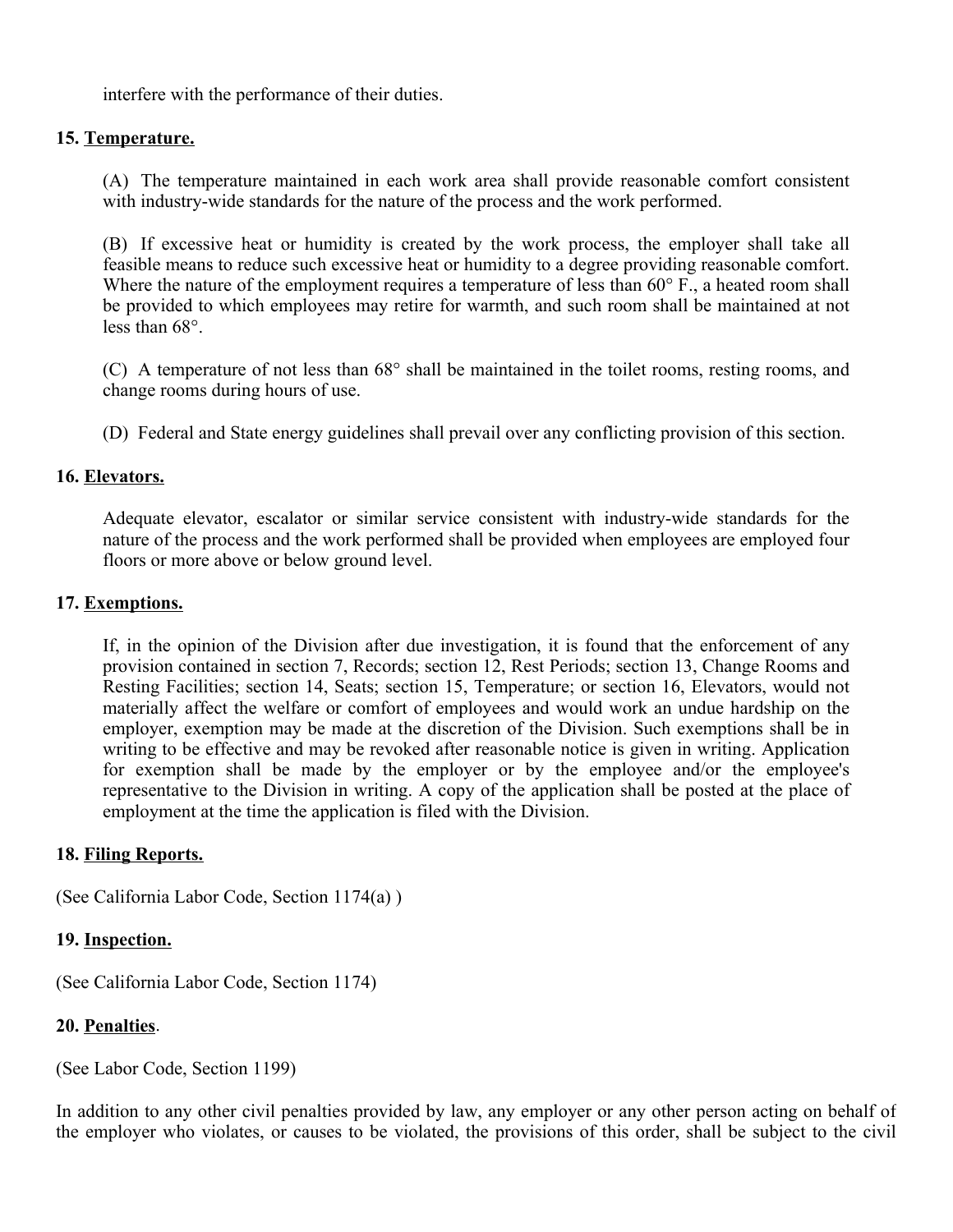penalty of:

(A) Initial Violation -- \$50.00 for each underpaid employee for each pay period during which the employee was underpaid in addition to the amount which is sufficient to recover unpaid wages.

(B) Subsequent Violations -- \$100.00 for each underpaid employee for each pay period during which the employee was underpaid in addition to an amount which is sufficient to recover unpaid wages.

(C) The affected employee shall receive payment of all wages recovered.

The Labor Commissioner may also issue citations pursuant to Labor Code § 1197.1 for payment of wages for overtime work in violation of this order.

# **21. Separability.**

If the application of any provision of this Order, or any section, subsection, subdivision, sentence, clause, phrase, word, or portion of this Order should be held invalid or unconstitutional or unauthorized or prohibited by statute, the remaining provisions thereof shall not be affected thereby, but shall continue to be given full force and effect as if the part so held invalid or unconstitutional had not been included herein.

## **22. Posting of Order.**

Every employer shall keep a copy of this Order posted in an area frequented by employees where it may be easily read during the work day. Where the location of work or other conditions make this impractical, every employer shall keep a copy of this Order and make it available to every employee upon request.

# **EXCERPTS FROM THE LABOR CODE**

**Section 98.6.** (a) No person shall discharge or in any manner discriminate against any employee because such employee has filed any bona fide complaint or claim or instituted or caused to be instituted any proceeding under or relating to his rights, which are under the jurisdiction of the Labor Commissioner, or has testified or is about to testify in any such proceeding or because of the exercise by such employee on behalf of himself or others of any rights afforded him.

(b) Any employee who is discharged, threatened with discharge, demoted, suspended, or in any other manner discriminated against in the terms and conditions of such employment because such employee has made a bona fide complaint or claim to the division pursuant to this part shall be entitled to reinstatement and reimbursement for lost wages and work benefits caused by such acts of the employer. Any employer who willfully refuses to hire, promote, or otherwise restore an employee or former employee who has been determined to be eligible for such rehiring or promotion by a grievance procedure, arbitration or hearing authorized by law, is guilty of a misdemeanor.

**Note:** Nothing in this act shall be construed to entitle an employee to reinstatement or reimbursement for lost wages or work benefits if such employee willfully misrepresents any facts to support a complaint or claim filed with the Labor Commissioner.

**Section 200.** As used in this article: (a) "Wages" includes all amounts for labor performed by employees of every description, whether the amount is fixed or ascertained by the standard of time, task, piece, commission basis, or other method of calculation.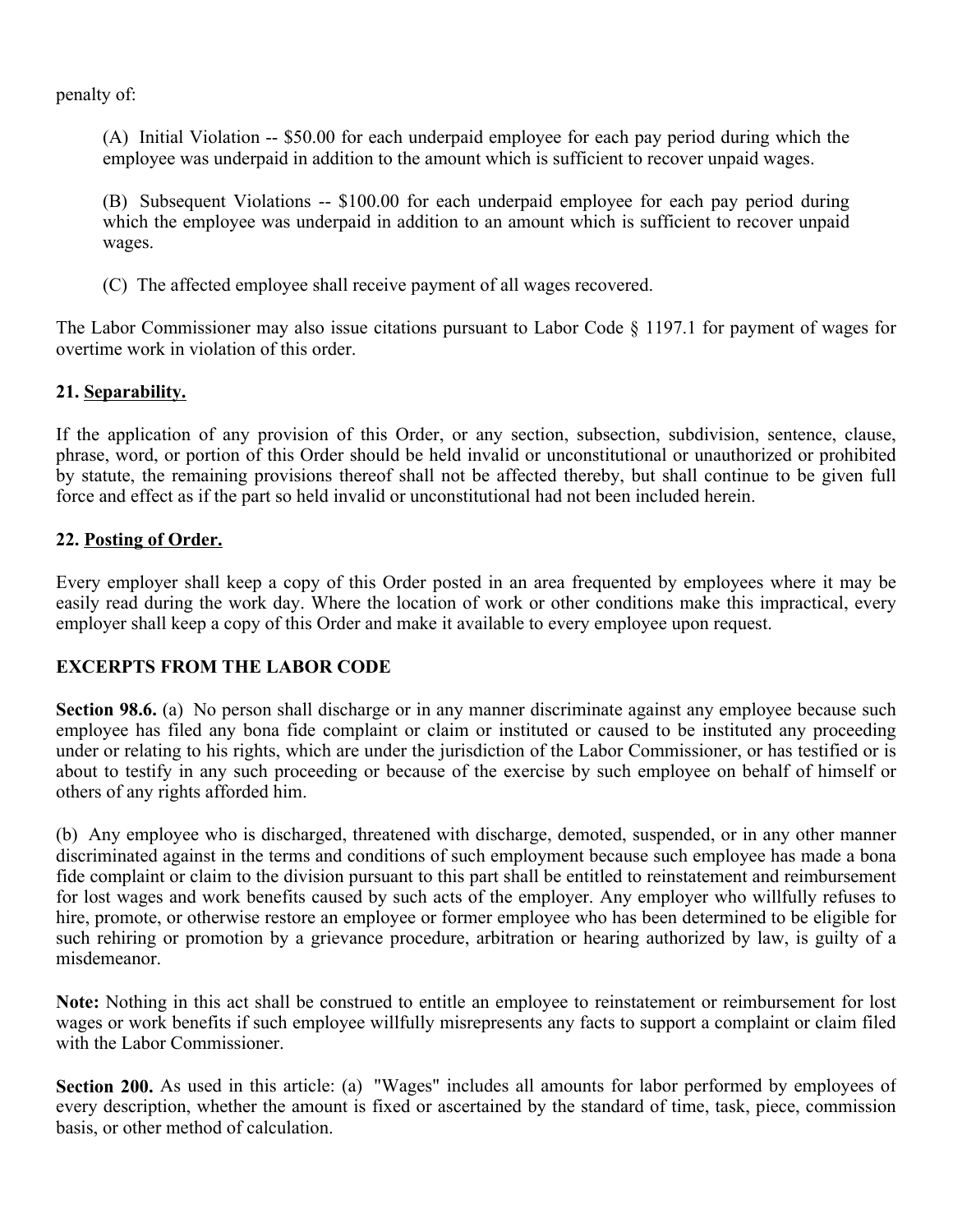**Section 201.** If an employer discharges an employee, the wages earned and unpaid at the time of discharge are due and payable immediately.

**Section 202.** If an employee not having a written contract for a definite period quits his employment, his wages shall become due and payable not later than 72 hours thereafter, unless the employee has given 72 hours previous notice of his intention to quit, in which case the employee is entitled to his wages at the time of quitting.

**Section 226.** (a) Every employer shall semimonthly, or at the time of each payment of wages, furnish each of his or her employees either as a detachable part of the check, draft, or voucher paying the employee's wages, or separately when wages are paid by personal check or cash, an itemized statement in writing showing: (1) gross wages earned; (2) total hours worked by each employee whose compensation is based on an hourly wage; (3) all deductions; provided, that all deductions made on written orders of the employee may be aggregated and shown as one item; (4) net wages earned; (5) the inclusive dates of the period for which the employee is paid; (6) the name of the employee and his or her social security number; and (7) the name and address of the legal entity which is the employer.

**Section 1174.** Every person employing labor in this state shall:

(a) Furnish to the commission, at its request, reports or information which the commission requires to carry out this chapter. Such reports and information shall be verified if required by the commission or any member thereof.

(b) Allow any member of the commission or the employees of the Division of Labor Standards Enforcement free access to the place of business or employment of such person to secure any information or make any investigation which they are authorized by this chapter to ascertain or make. The commission may inspect or make excerpts, relating to the employment of employees, from the books, reports, contracts, payrolls, documents, or papers of such person.

(c) Keep a record showing the names and addresses of all employees employed and the ages of all minors.

(d) Keep at a central location in the state or at the plants or establishments at which employees are employed, payroll records showing the hours worked daily by, and the wages paid to, employees employed at the respective plants or establishments, and which shall be kept in accordance with rules established for this purpose by the commission, but in any case shall be kept on file for not less than two years. (1937 ch. 90, 1945 ch.1431, 1972 ch. 1122, 1979 ch. 373, 1990 ch. 1379)

**Section 1191.** For any occupation in which a minimum wage has been established, the commission may issue to an employee who is mentally or physically handicapped, or both, a special license authorizing the employment of the licensee for a period not to exceed one year from date of issue, at a wage less than the legal minimum wage. The commission shall fix a special minimum wage for the licensee. Such license may be renewed on a yearly basis.

**Section 1191.5.** Notwithstanding the provisions of Section 1191, the commission may issue a special license to a nonprofit organization such as a sheltered workshop or rehabilitation facility to permit the employment of employees who have been determined by the commission to meet the requirements in Section 1191 without requiring individual licenses of such employees. The commission shall fix a special minimum wage for such employees. The special license for the nonprofit corporation shall be renewed on a yearly basis, or more frequently as determined by the commission.